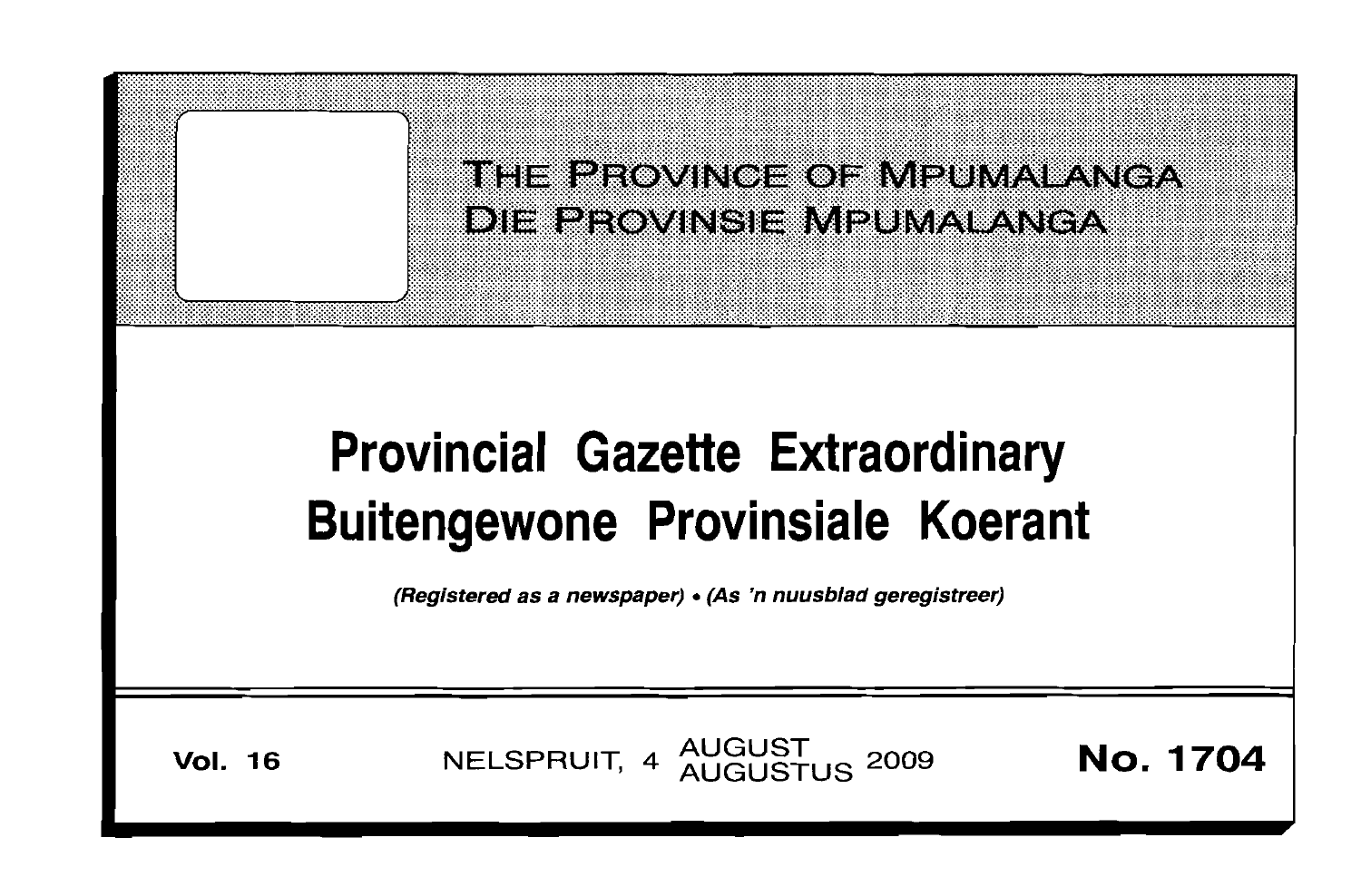$\ddot{\phantom{a}}$ 

|     | <b>CONTENTS • INHOUD</b>                                                                                     |             |                |
|-----|--------------------------------------------------------------------------------------------------------------|-------------|----------------|
| No. |                                                                                                              | Page<br>No. | Gazette<br>No. |
|     | <b>GENERAL NOTICE</b>                                                                                        |             |                |
|     | 218 Publication of Mpumalanga Economic Development Agency Bill, 2009: Invitation for written representations |             | 1704           |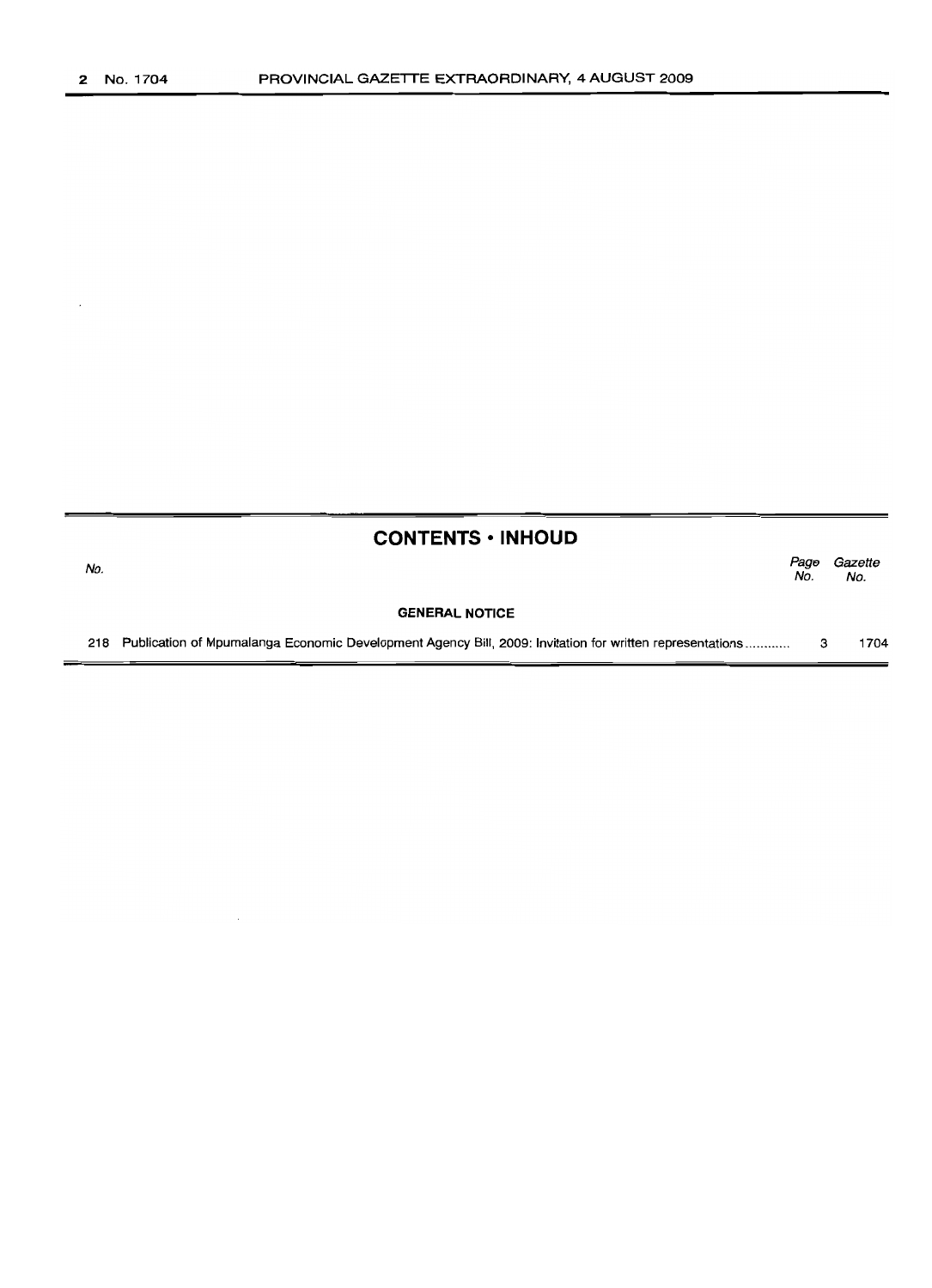## GENERAL NOTICE

### NOTICE 218 OF 2009

#### MPUMALANGA DEPARTMENT OF ECONOMIC DEVELOPMENT, ENVIRONMENT AND TOURISM

#### PUBLICATION OF MPUMALANGA ECONOMIC DEVELOPMENT AGENCY BILL, 2009

I, Madala Backson Masuku, in my capacity as the Member of the Executive Council to whom the responsibilities for the Economic Development, Environment and Tourism portfolio has temporarily been assigned by the Premier in terms of section 138 of the Constitution, 1996, hereby publish, in accordance with Rule 150(1)(a) of the Rules and Orders of the Mpumalanga Provincial Legislature, the Mpumalanga Economic Development Agency Bill, 2009, for public comment.

Interested persons and institutions are invited to submit written representations on the said Bill, to reach the Department of Economic Development, Environment and Tourism by no later than 31 August 2009.

All submissions must be addressed to:

Mr. T.N. Fakude Senior Manager: Legal Services Department of Economic Development, Environment and Tourism Private Bag X11215 **NELSPRUIT** 1200

You can contact Mr. T.N. Fakude at:

Fax: (013) 766 4100 Tel: (013) 766 4614 E-mail: TNFakude@mpg.gov.za

M.B. MASUKU MEMBER OF THE EXECUTIVE COUNCIL FOR HUMAN SETTLEMENTS IN MY CAPACITY AS THE TEMPORARY MEMBER OF THE EXECUTIVE COUNCIL FOR ECONOMIC DEVELOPMENT, ENVIRONMENT AND TOURISM DATE: 30 July 2009 SLA6870M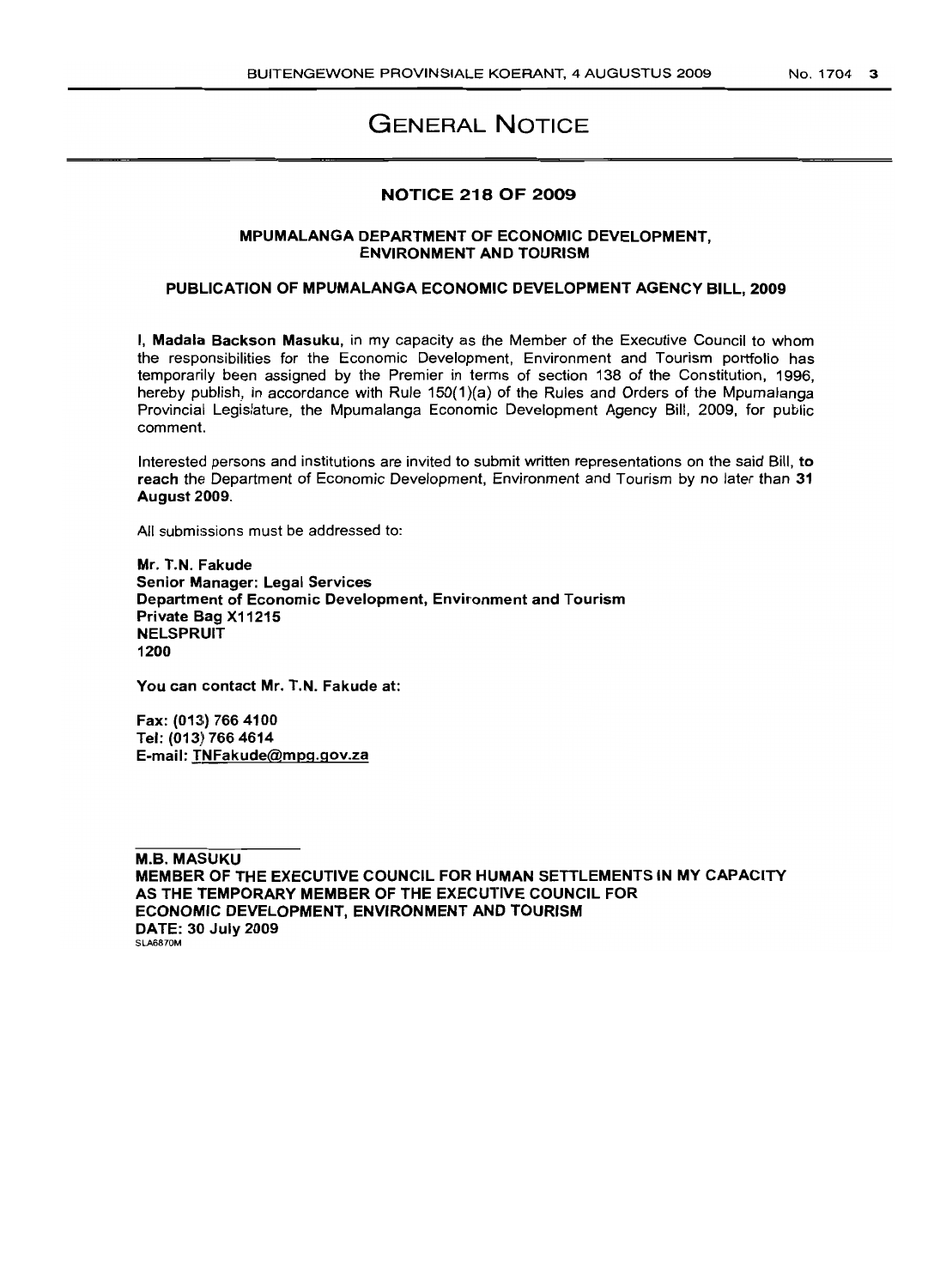PROVINCE OF MPUMALANGA

# **MPUMALANGA ECONOMIC DEVELOPMENT AGENCY BILL, 2009**

**(As approved by the Mpumalanga Executive Council on 29 July 2009 for publication for public comments)**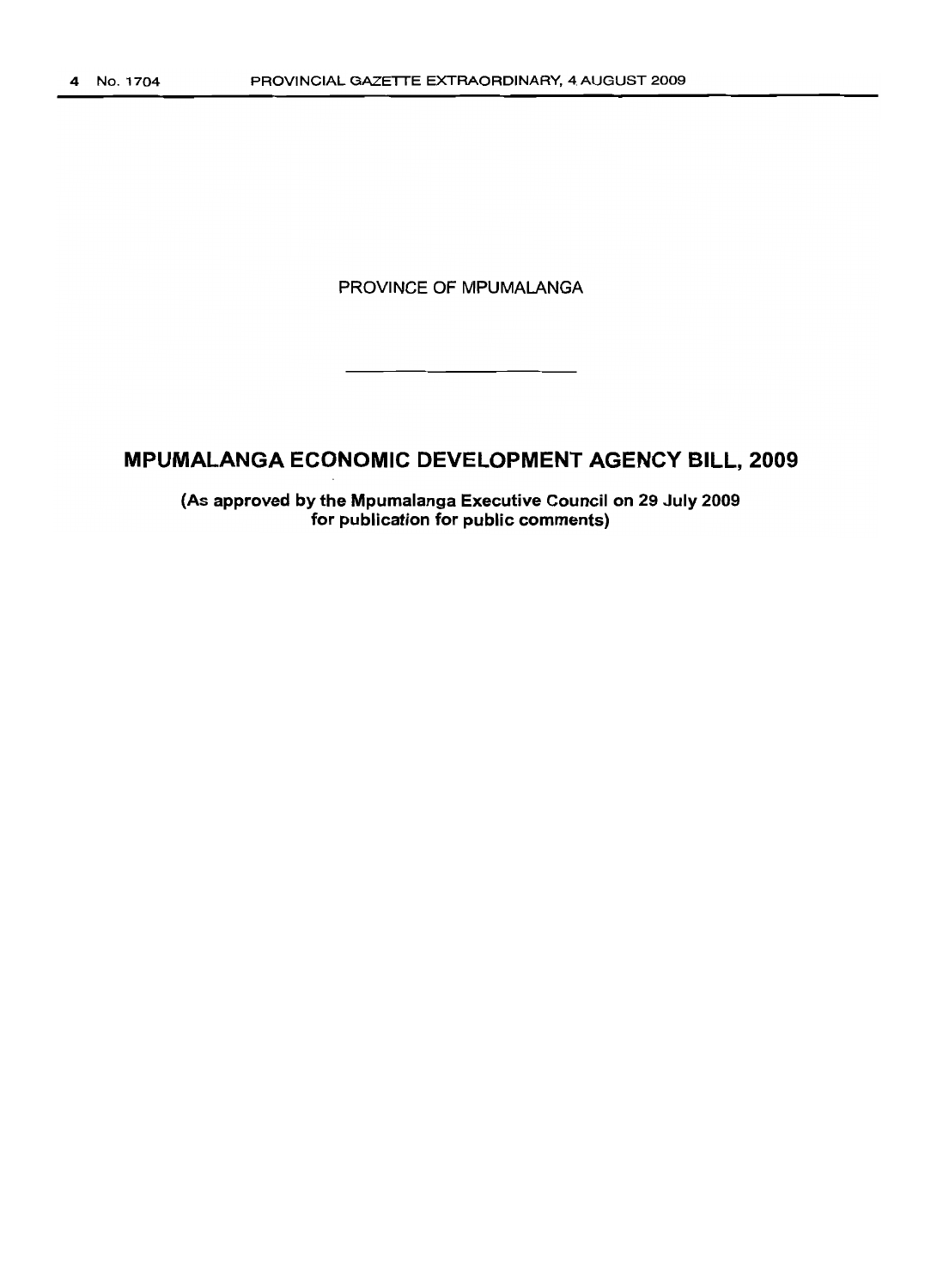#### MPUMALANGA ECONOMIC DEVELOPMENT AGENCY BILL, 2009

To provide for the establishment of the Mpumalanga Economic Development Agency and for the management thereof by a Board; to develop and fund low-cost housing; to develop the business and agricultural sectors in Mpumalanga; to provide funding in respect of approved enterprise and agricultural development focusing primarily on the previously disadvantaged individuals in Mpumalanga; to promote trade and investment in Mpumalanga; to confer powers and functions upon the Agency; to provide for transitional arrangements; and to provide for matters incidental thereto.

Preamble. WHEREAS a pressing need has been identified to accelerate enterprise development and to deliver massive infrastructure in the Province for the benefit of the inhabitants of the Province;

AND WHEREAS it is generally recognized that business and agricultural development and investment have the potential of being a catalyst for significant economic growth and development within the Province;

AND WHEREAS the development and funding of low-cost housing have the potential of being a catalyst for improving the dignity and quality of life of inhabitants of the Province and further serves as a manifestation of the progressive realisation of the right to have access to adequate housing as contemplated in section 26 of the Constitution, 1996;

AND WHEREAS it is a priority of the Mpumalanga Provincial Government to provide funding in respect of approved enterprise, agricultural and low-cost housing development focusing primarily on previously disadvantaged individuals within the Province, whilst focusing on business, agricultural and low-cost housing development in Mpumalanga and to promote trade and investment so as to ensure economic growth that will lead to development and improvement of the quality of life of every inhabitant of the Province;

AND WHEREAS business, agricultural and low-cost housing development in Mpumalanga and the stimulation of investment will greatly increase entrepreneurial and employment opportunities in the business and agricultural sectors and specifically contribute to the development of entrepreneurial opportunities for previously disadvantaged communities and individuals within the Province so as to attain the goal of reducing poverty and unemployment within the Province;

NOW THEREFORE,

BE IT ENACTED by the Provincial Legislature of Mpumalanga, as follows:

1. Definitions. (1) In this Act, unless the context otherwise indicates -

"Agency" means the entity established in terms of section 2;

"Board" means the Mpumalanga Economic Development Agency Board referred to in section 24;

"Chairperson" means a person appointed as Chairperson or acting Chairperson in terms of section 11;

"Chief Executive Officer" means the Chief Executive Officer appointed in terms of section 13;

"committee" means a committee of the Board appointed in terms of section 5, and includes the tender committee appointed in terms of section 10;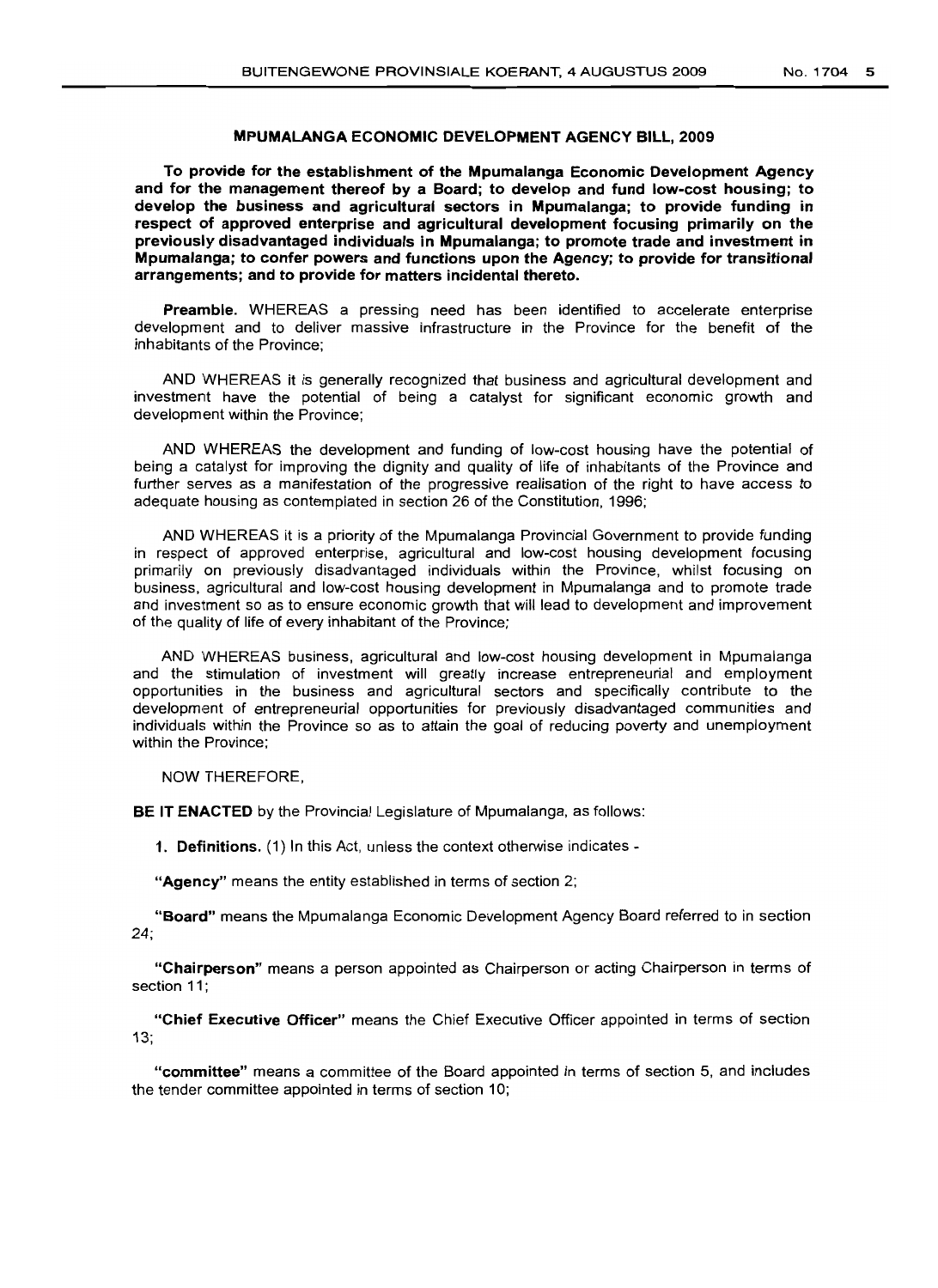**"community"** means any group of persons or a part of such a group who share common interests and who regard themselves as a community and **"communities"** has a corresponding meaning;

**"Constitution"** means the Constitution of the Republic of South Africa, 1996;

**"Department"** means the Department responsible for economic development in the Province;

**"Executive Council"** means the Executive Council of the Province as referred to in section 132 of the Constitution;

**"financial year"** means the period commencing on the first day of April in any year to the thirty-first day of March in the ensuing year, both days inclusive;

**"Functionary"** means any person or entity performing a function;

**"Government"** means the Mpumalanga Provincial Government;

**"Member"** means a Member of the Board and includes a temporary Member as contemplated in section 7(3);

**"Member of the Executive Council"** means the Member of the Executive Council responsible for economic development in the Province;

**"Mpumalanga Agricultural Development Corporation"** means the Corporation established by the Mpumalanga Agricultural Development Corporation Act, 1999 (Act No. 6 of 1999);

**"Mpumalanga Economic Growth Agency"** means the entity established by the Mpumalanga Economic Growth Agency Act, 2005 (Act No.4 of 2005);

**"Mpumalanga Housing Finance Company"** means the Mpumalanga Housing Finance Company duly registered as a company in terms of section 21 of the Companies Act, 1973 (Act No. 61 of 1973);

**"Mpumalanga Regional Training Trust"** means the Mpumalanga Regional Training Trust duly registered as a company in terms of section 21 of the Companies Act, 1973;

**"Mpumalanga Tourism and Parks Agency"** means the entity established in terms of section 2 of the Mpumalanga Tourism and Parks Agency Act, 2005 (Act No. 5 of 2005);

**"Premier"** means the Premier of the Province referred to in section 125 of the Constitution;

**"prescribed"** means prescribed by regulation in terms of this Act;

**"previously disadvantaged individuals"** means persons who were previously disadvantaged by unfair discrimination and who, in terms of section 9(2) of the Constitution of the Republic of South Africa, 1996, may be protected and advanced to achieve equality and, for the purposes of this Act, includes the following designated groups:

- (a) Men of African, Asian or Coloured descent;
- (b) women, irrespective of descent; and
- (c) disabled persons, irrespective of descent;

**"Province"** means the Province of Mpumalanga as referred to in section 103(1 )(f) of the Constitution, or any part thereof;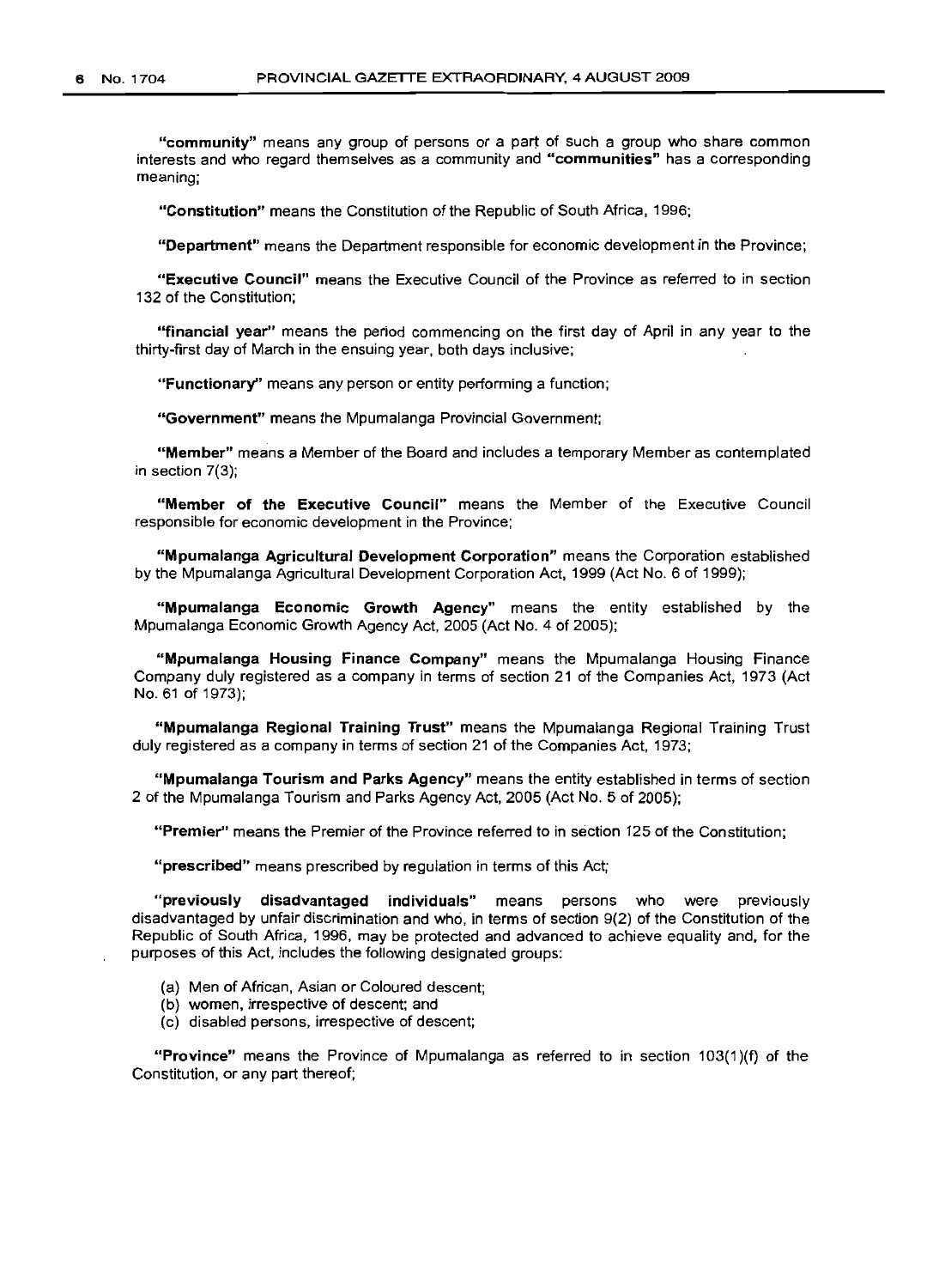"Provincial Gazette" means the Provincial Gazette of the Province;

"Provincial Legislature" means the Provincial Legislature of the Province as referred to in section 104 of the Constitution;

"public service" means the public service contemplated in Chapter III of the Public Service Act, 1994 (Proclamation No. 103 of 1994);

"Republic" means the Republic of South Africa referred to in section 1 of the Constitution;

"sector" means an economic sector as contemplated in the Provincial Growth and Development Strategy and "sectors" has a corresponding meaning;

"stakeholder" means an organisation, body or person with a direct and continuing interest in the business sector, the agricultural sector or the funding and development of low-cost housing; and

"this Act" also means a regulation made under this Act.

(2) Where in this Act any functionary is required to take a decision in consultation with another functionary, such decision shall require the concurrence of such other functionary.

2. Establishment. The Mpumalanga Economic Development Agency is hereby established as a juristic person.

3. Objects of the Agency. (1) The objects of the Agency are to provide funding in respect of the development of low-cost housing as well as in respect of approved enterprise and agricultural development focussing primarily on previously disadvantaged individuals within the Province, whilst focusing on project management, development and management of immovable property and to promote foreign trade and investment so as to ensure enterprise and agricultural development that will significantly contribute to economic growth and development within the Province, with specific emphasis on Black Economic Empowerment.

(2) The objects of the Agency expressly exclude the objects of the Mpumalanga Tourism and Parks Agency, the Mpumalanga Regional Training Trust and the Mpumalanga Gambling Board.

(3) In achieving its Objects, the Agency shall endeavour to progressively increase its own revenue generation and collection.

4. Powers and functions of the Agency. (1) Subject to section 3, the general powers and functions of the Agency are as set out in subsection (2) to subsection (6) and the powers and functions pertaining specifically to the development and funding of low-cost housing, trade, industry, agriculture, sector development and investment in the Province are as set out in subsection (7) to subsection (16).

(2) The Agency shall exercise and perform its powers and functions with due regard to section 104, read with section 125 of the Constitution, section 230 of the Constitution, the Borrowing Powers of Provincial Governments Act, 1996 (Act No. 48 of 1996), the Public Finance Management Act, 1999 (Act No. 1 of 1999), and the provisions of all National Legislation and all National policies, guidelines and directives pertaining to low-cost housing, agriculture. trade, industry, sector development and investment, with specific reference to policies, guidelines and directives pertaining to the transformation of the business sector and the agricultural sector.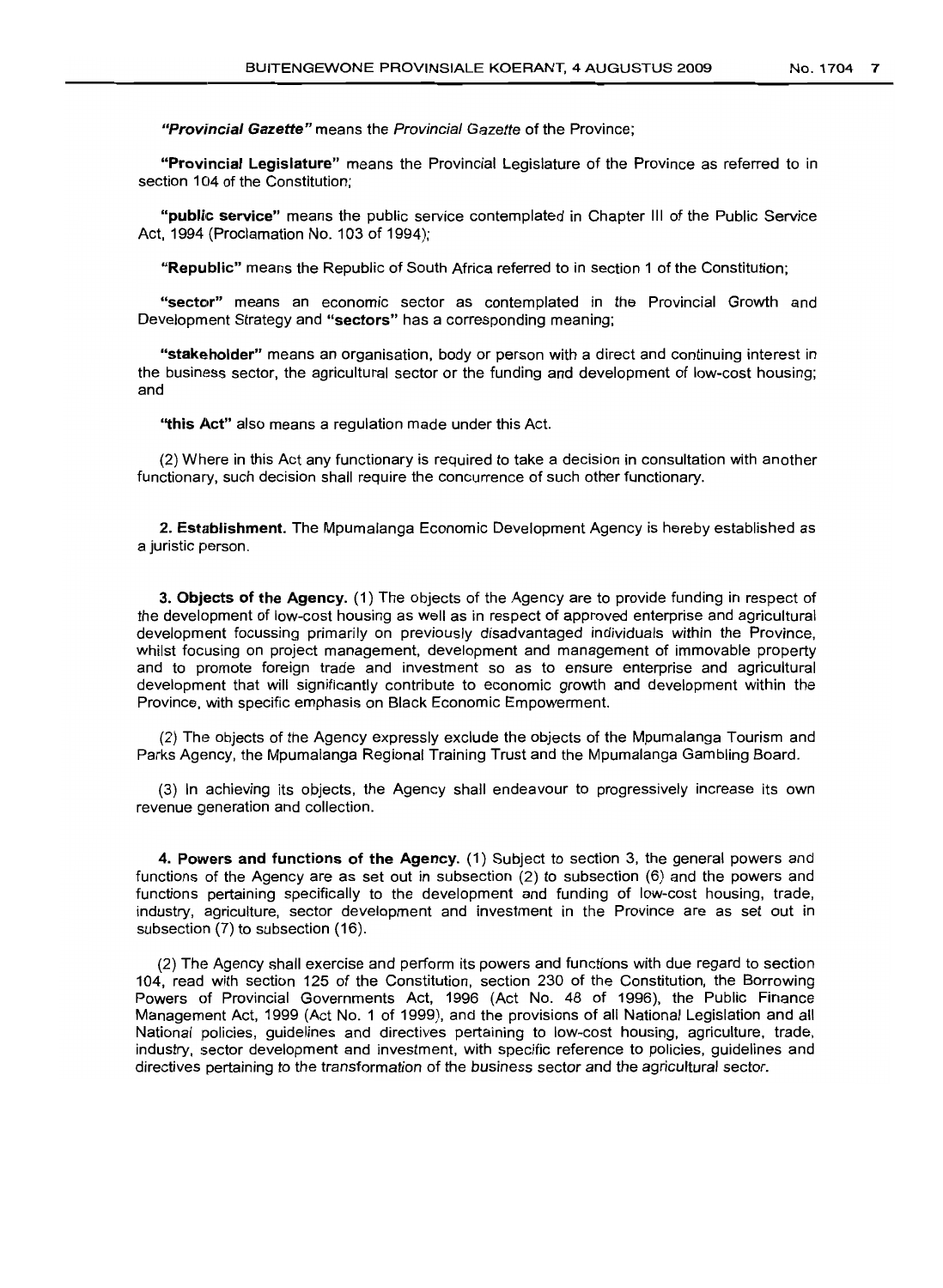(3) The Agency shall exercise and perform its powers and functions, as far as financial and personnel matters are concerned, by -

- (a) Developing, implementing and amending all policies and programmes of the Agency pertaining to financial and personnel matters: Provided that the Board shall develop and implement comprehensive policies regarding all financial and all personnel matters pertaining to the Agency, within six months after the coming into operation of this Act, and subsequently amending such policies and programmes as and when necessary;
- (b) ensuring that the Agency adheres to sound financial management, effective and equitable human resource development and efficient office administration in a responsible, accountable and transparent manner; and
- (c) disciplining, suspending and dismissing officers and employees of the Agency, with due regard to the provisions of the Labour Relations Act, 1995 (Act No. 66 of 1995).

(4) The Agency may raise funds. in accordance with detailed written funding proposals: Provided that each such funding proposal shall, prior to the raising of funds in accordance therewith, be approved.in writing by the Member of the Executive Council.

(5) The Agency shall, in exercising and performing its powers and functions, actively promote, foster and develop trade and industry, agriculture, sector development and investment and the development and funding of low-cost housing in the Province for the benefit of all, with specific emphasis on previously disadvantaged individuals and communities within the Province, by broadening the participation of such individuals and communities in the business sector, agricultural sector and the development and funding of low-cost housing, by liaising and consulting with all relevant stakeholders, including -

- (a) individuals and communities;
- (b) traditional leaders;
- (c) organs of state as contemplated in section 239 of the Constitution;
- (d) statutory bodies;
- (e) organized agriculture;
- (f) organized labour; and
- (g) organized business:

Provided that the Agency shall involve the Department in complying with its obligation to liaise and consult with all relevant stakeholders.

(6) The Agency may, subject to section 23, acquire, hire, lease, sell, let, burden or alienate any goods, supplies or services: Provided that the acquisition or disposal of immovable property shall require the prior written approval of the Member of the Executive Council.

(7) The Agency shall, in consultation with the Department, actively promote and market the Province as an investor-friendly destination and shall furthermore seek to increase and retain investment in the Province.

(8) The Agency shall actively develop and maintain a professional and comprehensive information service and database in respect of  $-$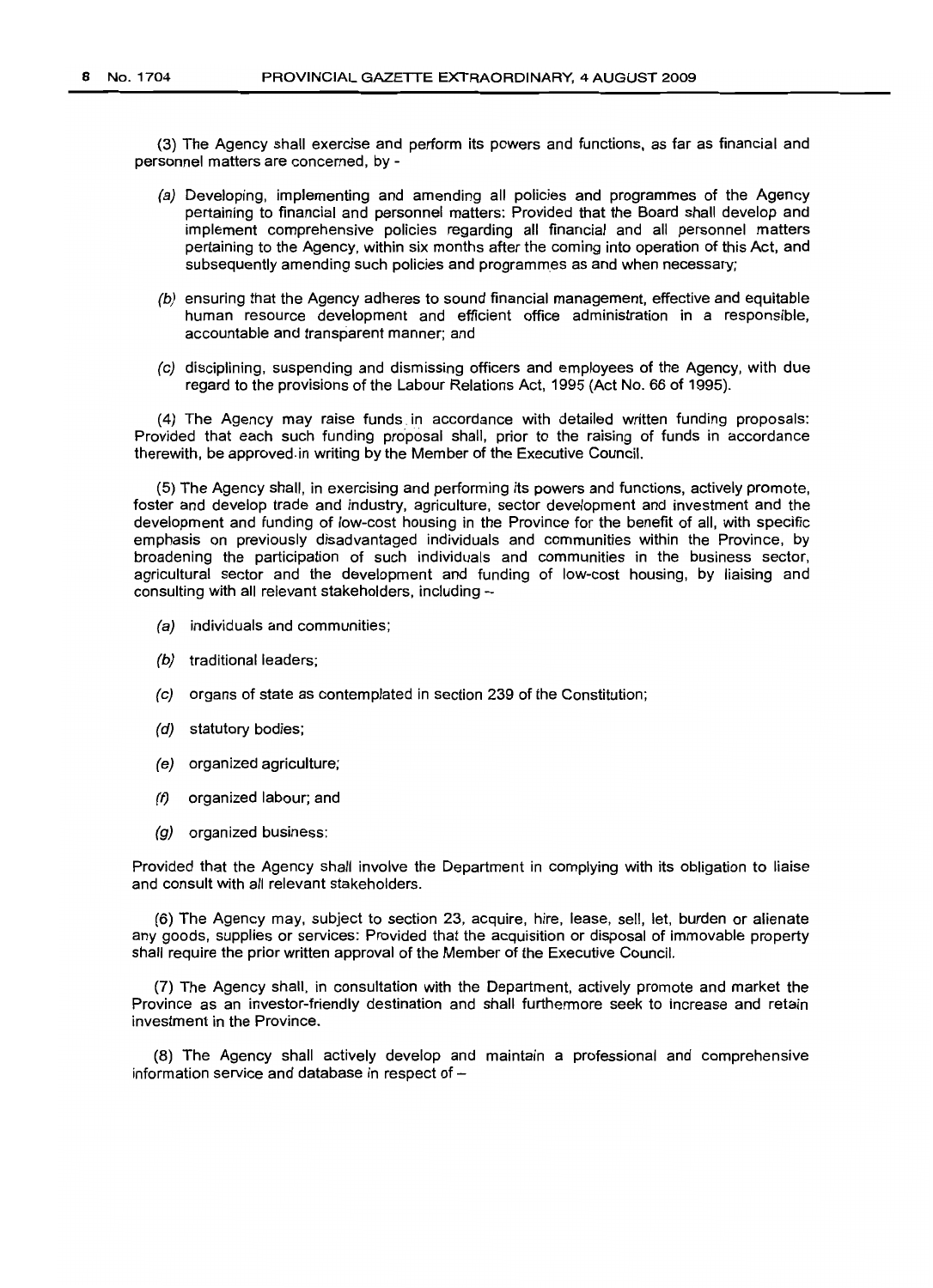- (a) existing and potential trade, industry, marketing, business sector and agricultural sector
- development and investment opportunities; and
- $(b)$  all aspects pertaining to the need for and the development and funding of low-cost housing,

in the Province.

- (9) The Agency may  $-$
- (a) initiate, promote, plan, establish, finance, co-ordinate, manage or carry on any undertaking or business undertaking or project, or acquire any such undertaking and sell or otherwise dispose of any such undertaking or portion thereof or interest therein, subject to the Public Finance Management Act, 1999 and other applicable legislation;
- (b) assist, upon request, any person with the initiation, promotion, planning, establishment, financing, co-ordination, management or carrying on of any undertaking or business undertaking or project, or with the acquiring by such person of any undertaking or portion thereof and the selling or disposal of any such undertaking or portion thereof or interest therein.

(10) The Agency may, upon request, facilitate the establishment of joint ventures, and in consultation with the Member of the Executive Council, public-private partnerships.

(11) The Agency shall actively develop and manage all immovable property belonging to the Agency and all immovable property which is under the control of the Agency.

(12) The Agency may, subject to section 66 of the Public Finance Management Act, 1999, guarantee contracts, obligations or undertakings of any person, or bind itself as surety for the due fulfilment of any person's obligations, and enter into surety bonds or deeds of security for that purpose or indemnify any person in respect of any loss or damage arising from the financing by such person of any other person or the entering into of any contract by such person.

(13) The Agency shall, in consultation with the Department, seek to increase and retain investment in the agricultural sector in the Province.

(14) The Agency shall, in consultation with the Department, seek to increase and retain funding in respect of the development of low-cost housing in the Province.

(15) The Agency shall actively assist potential and existing farmers, entrepreneurs, stakeholders, investors, traders and developers, inter alia, with timeous, relevant, accurate and reliable information and advice.

(16) The Agency may by legal process cause any company or juristic person in which it has any share or interest, to be liquidated or placed under judicial management, and petition a competent court to sequestrate the estate of any of its debtors.

**5. Establishment and composition of Board.** (1) The affairs of the Agency shall be managed and controlled by a Board to be known as the Mpumalanga Economic Development Agency Board and which Board shall be the accounting authority for the Agency as contemplated in section 49(2)(a) of the Public Finance Management Act, 1999, and which Board shall exercise and perform the powers and functions conferred or imposed upon the Agency by this Act or any other law.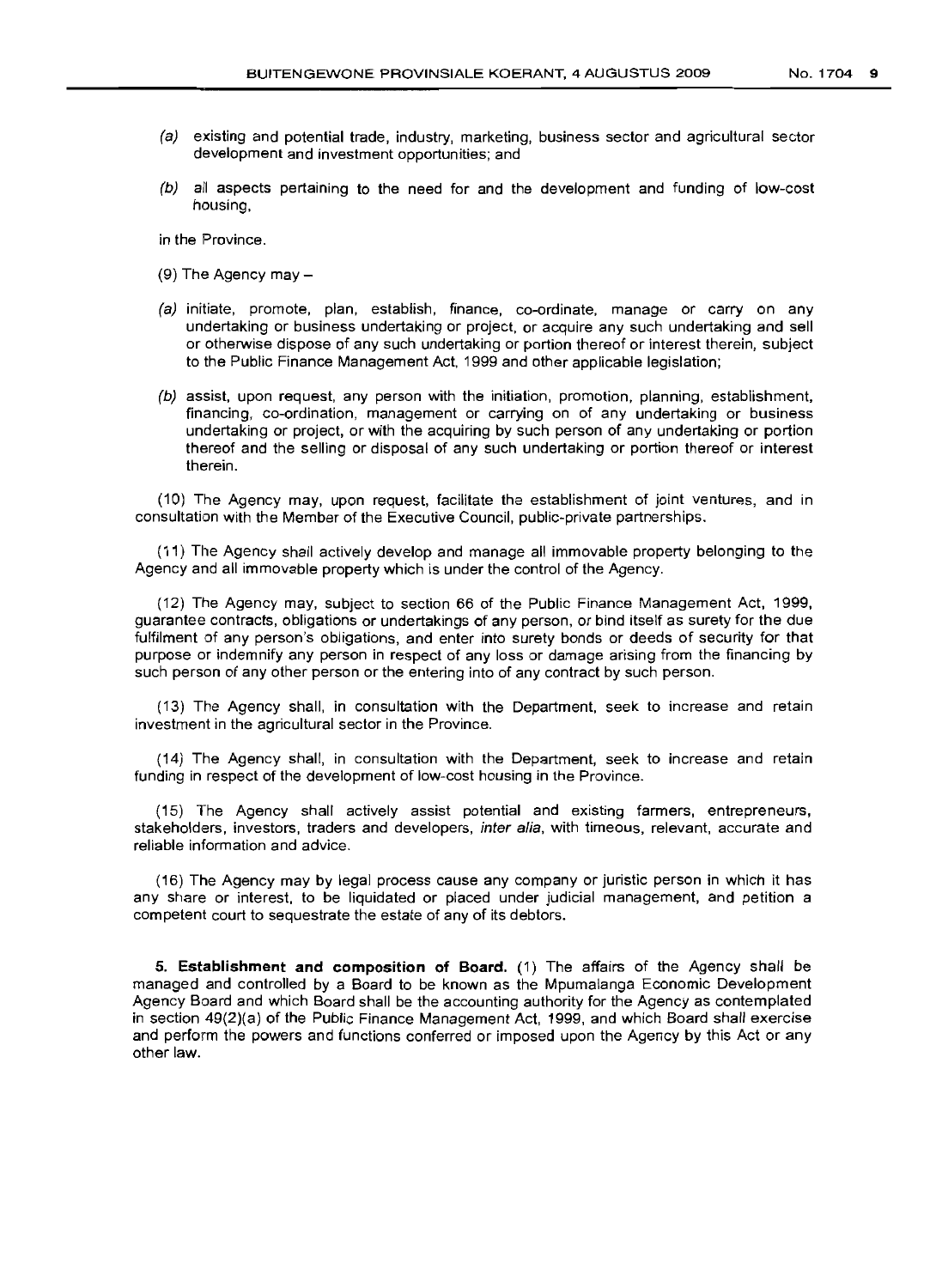(2) The Board shall, in respect of the exercise and performance of its powers and functions, including the corporate governance of the Agency, be accountable to the Member of the Executive Council.

(3) The Board shall consist of not fewer than nine and not more than eleven Members eligible to vote at Board meetings.

(4) The Head of the Department or any other official of the Department so designated by the Head of Department shall be a Member of the Board, ex officio, without voting powers.

6. **Qualifications for Membership of Board.** The Members shall be -

- (a) fit and proper persons;
- (b) South African citizens;
- (c) broadly representative of the population of the Province; and
- (d) persons who have sufficient knowledge of, or experience in the development, funding or promotion of agriculture, low-cost housing, trade, industry, sector development or investment in respect of the Province, with specific emphasis on Black Economic Empowerment.

7. **Procedure for appointment.** (1) The Member of the Executive Council, in consultation with the Executive Council shall, subject to the provisions of subsection (2) and the provisions of section 8, determine and appoint the Members of the Board.

(2) The Member of the Executive Council shall invite, through public invitation, applications for appointment as Member of the Board, within 21 days of the publication of the said advertisement.

(3) The Member of the Executive Council may, in the event of a vacancy on the Board, and with due regard to section 6, appoint a temporary Member of the Board until such vacancy has been duly filled as contemplated in subsection (2): Provided that the term of office of any such temporary Member may not exceed a period of three months in respect of any specific vacancy on the Board.

(4) The Member of the Executive Council may, in the event of all the positions on the Board being vacant, and with due regard to section 6, appoint temporary Members to constitute an interim Board until such vacancies have been duly filled as contemplated in subsection (2): Provided that the term of office of such interim Board may not exceed a period of six months.

8. **Disqualification.** Notwithstanding the provisions of section 5, 6 or 7, a person is disqualified from being appointed or remaining a Member of the Board if such person -

- (a) is or becomes a Member of the National Assembly or National Council of Provinces, any provincial legislature, municipality or is in the full-time employ of an organ of State, other than the Agency;
- (b) is or becomes subject to a final order of court whereby his or her estate is sequestrated under the Insolvency Act, 1936 (Act No. 24 of 1936), or if his or her estate is sequestrated in terms of the laws of any other country or territory by a competent court or agency of such country or territory, or if he or she has assigned his or her estate for the benefit of his or her creditors;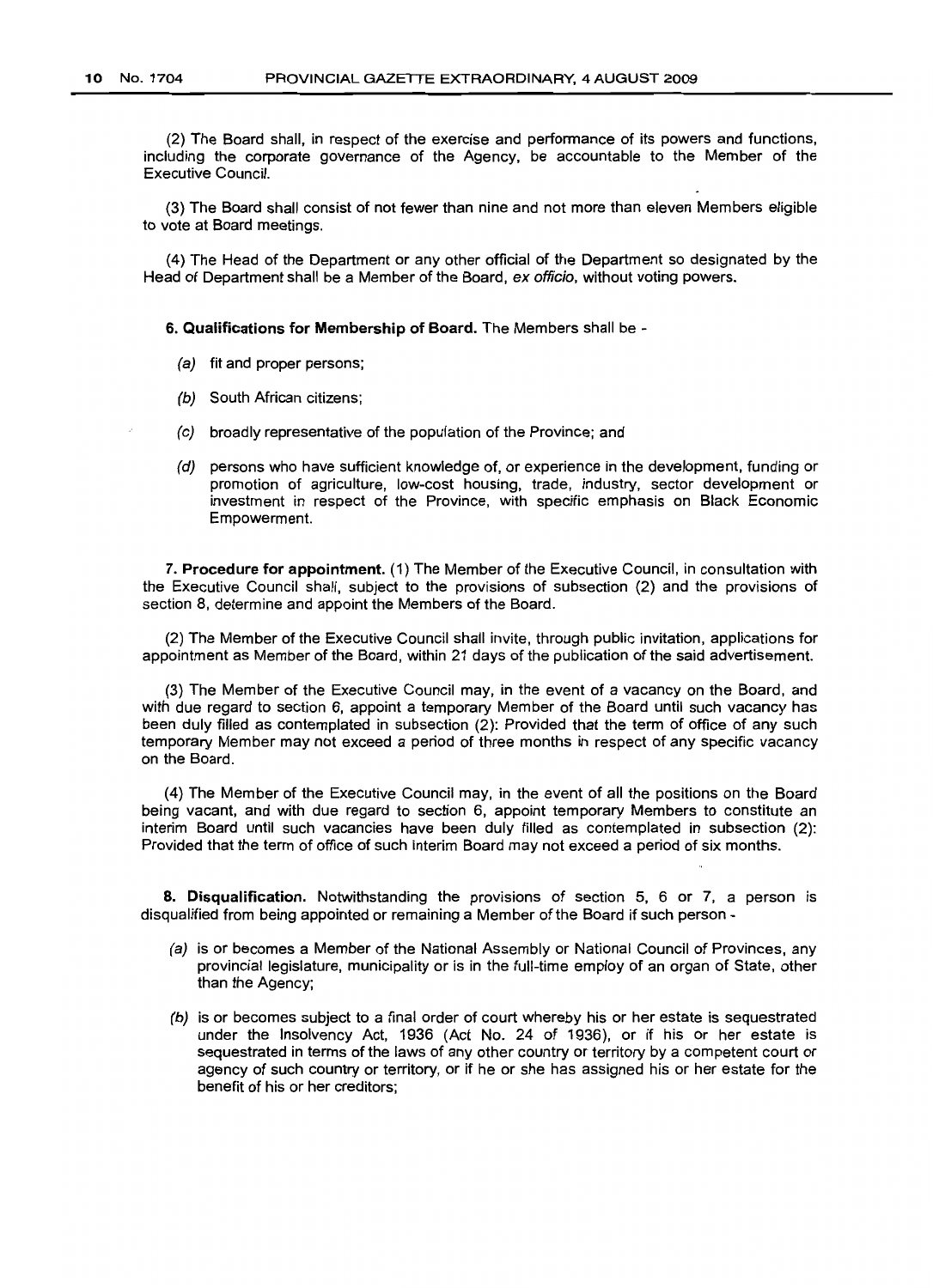- (e) is or becomes subject to an order of a competent court declaring him or her to be of unsound mind or mentally disordered or defective;
- (d) has been convicted of any offence in respect of which he or she was sentenced to imprisonment without the option of a fine for a period of not less than three months, irrespective of whether such imprisonment was wholly or partly suspended or not, unless he or she has received a grant of amnesty or a free pardon, or unless the period of such imprisonment or suspension has expired at least ten years before the date of his or her appointment as Member.

9. Resignation and removal from office. (1) A Member may at any time resign from the Board upon one month's written notice tendered to the Member of the Executive Council who shall forthwith inform the Executive Council and the Board accordingly.

(2) Notwithstanding the provisions of section 12, but subject to the provisions of subsection (3) of this section, the appointment of any Member may, before the expiration of a Member's term of office, be terminated by the Member of the Executive Council, in consultation with the Executive Council -

- (a) on account of his or her improper conduct;
- (b) on account of unfitness for the functions of his or her office;
- (c) on the ground of a permanent infirmity of mind or body which renders him or her incapable of discharging the functions of his or her office or discharging them properly; or
- (d) that he or she is or has become disqualified in terms of section 8.

(3) Notwithstanding the provisions of section 5, 6 or 7 and subsection (2) of this section, a person's appointment as Member of the Board may be terminated by the Member of the Executive Council, in consultation with the Executive Council, if such person has been absent from two consecutive meetings of the Board without prior consent of the Board.

(4) The Member of the Executive Council may not terminate the appointment of a Member in terms of subsection (2) or (3) unless the Member of the Executive Council, after having afforded the relevant person an opportunity to state his or her case and having duly considered the matter, including any representations made, explanations given or evidence tendered by such person, is satisfied that the termination of his or her appointment is justified in the circumstances.

(5) For the purposes of subsection (2)(a), non-compliance by a Member with any provision of this Act, inter alia, constitutes improper conduct.

10. Vacancies on Board. (1) The office of an appointed Member becomes vacant -

- (a) when he or she dies;
- $(b)$  when his or her written resignation tendered to the Member of the Executive Council or the Board in terms of section 9(1) or 13(6), as the case may be, becomes effective;
- (e) when his or her appointment is terminated in terms of section 9 or 14; or
- (d) jf he or she is absent from three consecutive meetings of the Board without the prior consent of the Board.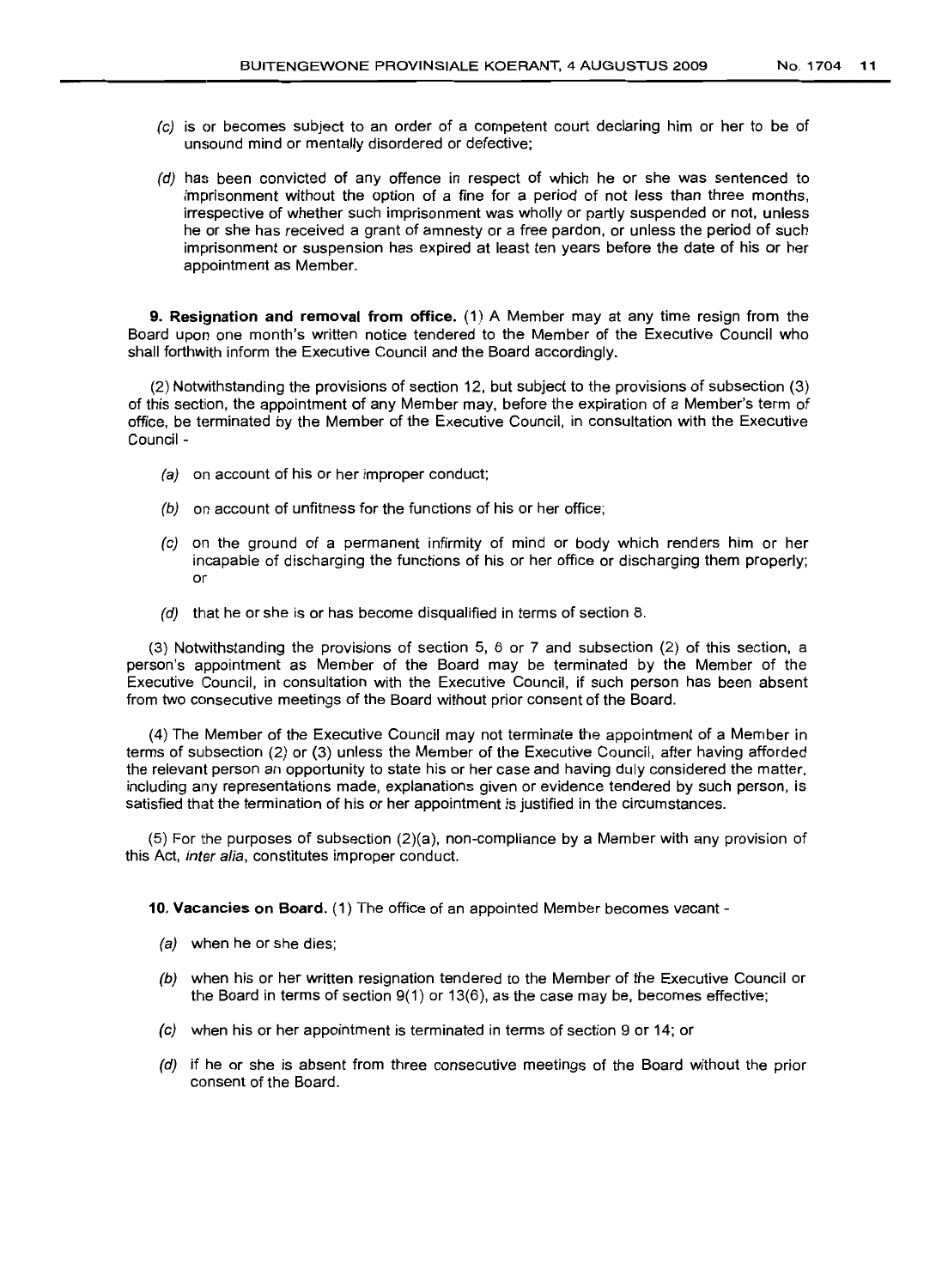(2) Subject to section 5(3), a vacancy on the Board shall be filled in accordance with sections 5, 6 and 7 by the appointment of another Member as soon as may be reasonably practicable after the occurrence of such vacancy, and any Member so appointed remains in office for the unexpired portion of his or her predecessor's term of office.

11. Chairperson and Deputy Chairperson. (1) The Member of the Executive Council shall, in consultation with the Executive Council and subject to the provisions of section 8, appoint any Member eligible to vote at Board meetings, as non-executive Chairperson and another Member as non-executive Deputy Chairperson of the Board.

(2) The Chairperson shall exercise and perform the powers and functions assigned to him or her by this Act.

(3) The Chairperson shall preside at all meetings of the Board.

(4) Whenever the Chairperson is absent, the powers, rights and functions of the Chairperson shall be exercised and performed by the Deputy Chairperson and in the absence of both the Chairperson and the Deputy Chairperson, by a Member designated for that purpose, from among its number, by the Board: Provided that if the office of Chairperson is vacant or the Chairperson refuses or fails to act, the Deputy Chairperson shall perform the powers, rights and functions of the Chairperson until a new Chairperson has been appointed as contemplated in subsection (1).

12. Terms and conditions of office of Member. (1) The term of office of a Member eligible to vote at Board meetings shall be for a period not exceeding four years.

(2) Upon the expiration of the term of office of an appointed Member as contemplated in subsection (1), he or she is eligible for re-appointment: Provided that no term of office of a Member may be extended or a Member be reappointed without fully complying with the procedure for appointment as contemplated in section 7: Provided further that the total period of such terms of office of a Member may not exceed eight years.

(3) A Member holds office on such conditions as to the remuneration, allowances and benefits as the Member of the Executive Council, in consultation with the Executive Council, may from time to time determine, by prior notice in the Provincial Gazette.

(4) The appointed Members are entitled to be reimbursed for any travelling and subsistence expenses reasonably incurred by them in connection with the performance of their functions as such Members and may for that purpose be paid such allowances as determined by the Member of the Executive Council as contemplated in subsection (3).

13. Chief Executive Officer. (1) The Chief Executive Officer, appointed in terms of subsection (3), shall be a person who -

- (a) has appropriate qualifications, knowledge or experience regarding the business and operations of the Agency;
- (b) is not subject to a final order of court whereby his or her estate is sequestrated under the Insolvency Act, 1936 (Act No. 24 of 1936), or if his or her estate is sequestrated in terms of the laws of any other country or territory by a competent court or agency of such country or territory, or if he or she has assigned his or her estate for the benefit of his or her creditors;
- (c) is not subject to an order of a competent court declaring him or her to be of unsound mind or mentally disordered or defective;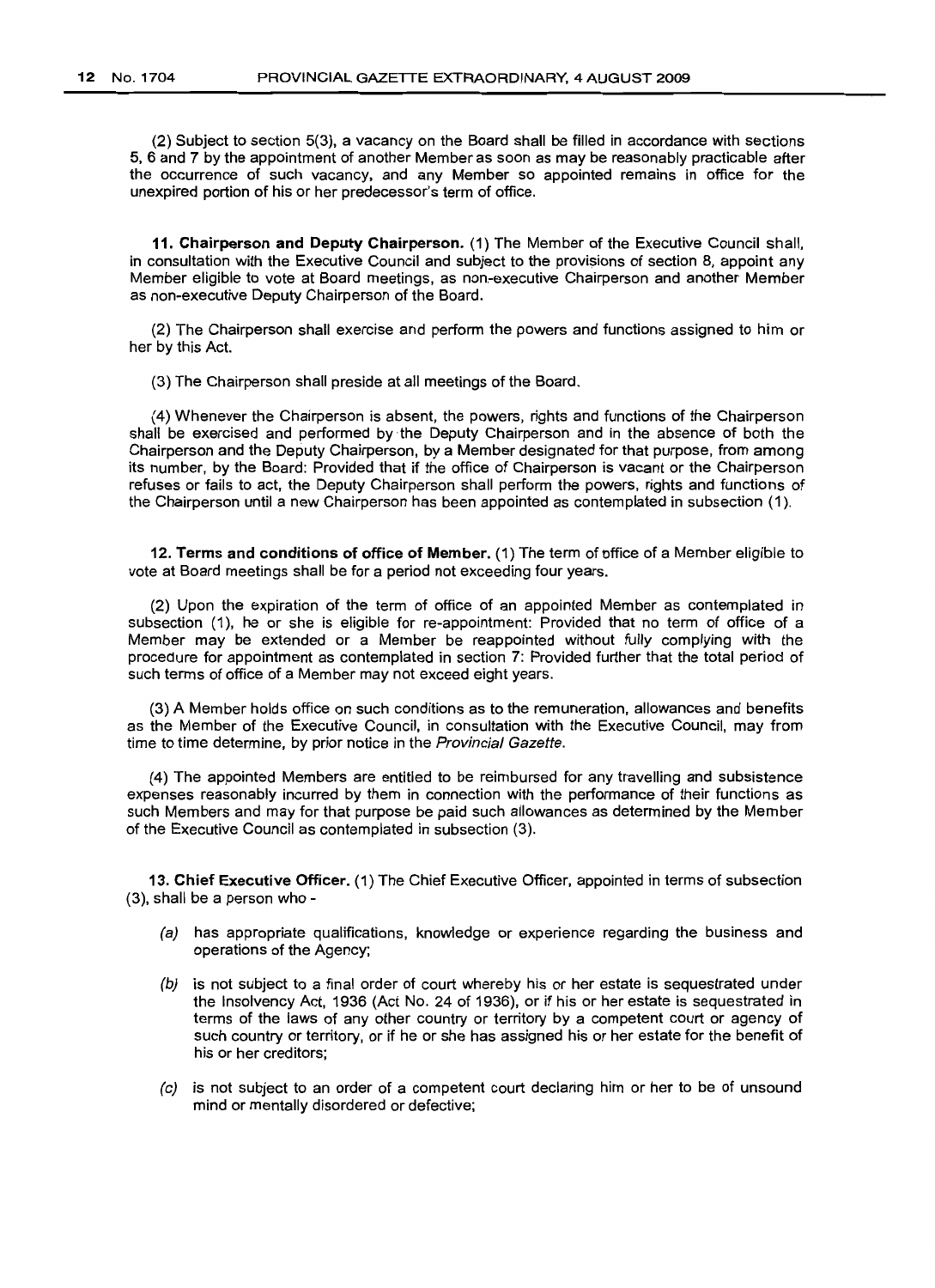(d) has been convicted of any offence in respect of which he or she was sentenced to imprisonment without the option of a fine for a period of not less than three months, irrespective of whether such imprisonment was wholly or partly suspended or not, unless he or she has received a grant of amnesty or a free pardon, or unless the period of such imprisonment or suspension has expired at least ten years before the date of his or her appointment as Member.

(2) The Chief Executive Officer is the chief administration and accounting officer of the Agency, subject to the control of the Board.

(3) The Board shall, subject to the provisions of subsection (4) and the provisions of section 8, determine and appoint, in consultation with the Member of the Executive Council, the Chief Executive Officer of the Agency.

(4) The Board shall, after consultation with the Member of the Executive Council invite, through public invitation, applications for appointment as Chief Executive Officer of the Agency, within 21 days of the publication of the said advertisement.

(5) The Chief Executive Officer is appointed for such period and on such terms and conditions of service, as the Board may determine: Provided that -

- (a) the Chief Executive Officer may be so appointed for a period not exceeding five years;
- (b) upon the expiration of the term of office of the Chief Executive Officer, he or she is eligible for re-appointment: Provided that the total period of such terms of office of the Chief Executive Officer may not exceed ten years;
- (c) the Chief Executive Officer holds office on such conditions as to the remuneration, allowances and benefits as the Member of the Executive Council may, from time to time, in consultation with the Executive Council, determine by prior notice in the Provincial Gazette;
- (d) the Chief Executive Officer may not perform any other remunerative work, without the prior written consent of the Board.

(6) The Chief Executive Officer may, on three months' written notice tendered to the Board, resign from his or her office.

(7) Whenever the office of Chief Executive Officer is vacant or the Chief Executive Officer is absent or incapacitated or refuses or fails to act, the powers, rights and functions of the Chief Executive Officer shall be exercised and performed by any person designated as the acting Chief Executive Officer by the Member of the Executive Council: Provided that no such person shall be the acting Chief Executive Officer for a period exceeding six months.

(8) While a person appointed as contemplated in subsection (7), so acts, he or she shall have the powers and discharge the functions of the Chief Executive Officer.

(9) The Chief Executive Officer shall be a Member of the Board, ex officio, without voting powers.

**14. Removal of Chief Executive Officer from office.** (1) The Board may, in consultation with the Member of the Executive Council, remove the Chief Executive Officer from office -

(a) on account of his or her improper conduct;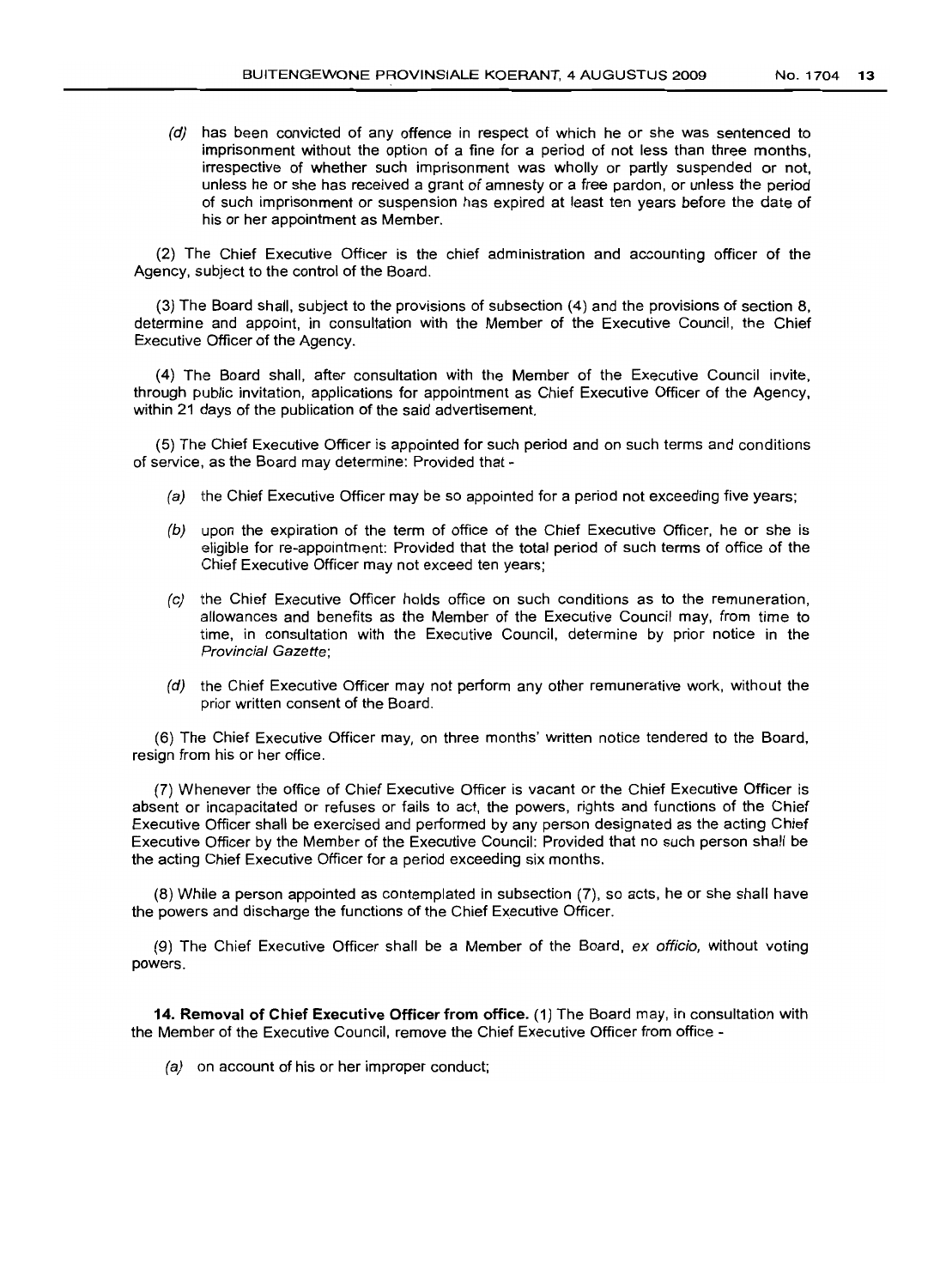- (b) for unfitness for the functions of his or her office;
- (e) on the ground of a permanent infirmity of mind or body which renders him or her incapable of discharging the functions of his or her office or discharging them properly; or
- (d) on the ground that he or she is or has become subject to a disqualification envisaged in section 8.

(2) The Board may, in order to determine whether there exists sufficient cause for the removal of the Chief Executive Officer from office as contemplated in subsection (1), initiate an inquiry or investigation for that purpose.

(3) Whenever any inquiry or investigation as contemplated in subsection (2) is being undertaken, the Board may, in consultation with the Member of the Executive Council, and with due regard to the provisions of the Labour Relations Act, 1995 (Act No. 66 of 1995), suspend the Chief Executive Officer from his or her office pending the outcome of such an inquiry or investigation.

(4) For the purposes of subsection  $(1)(a)$ , non-compliance by the Chief Executive Officer with any provision of this Act or the Public Finance Management Act, 1999 (Act No. 1 of 1999), inter alia, constitutes improper conduct.

15. Employment contract and performance agreement of Chief Executive Officer. (1) The appointment of the Chief Executive Officer by the Board as contemplated in section 13(3) shall be effective from the date of the entering into of a written employment contract with the Board, which employment contract shall be for the duration of his or her term of office as Chief Executive Officer.

(2) The employment contract contemplated in subsection (1) shall, as a minimum, contain the Chief Executive Officer's personal particulars, term of office, conditions of service, powers, functions, responsibilities, duties as well as his or her remuneration, allowances and benefits.

(3) In addition to the employment contract as contemplated in subsection (1), the Chief Executive Officer shall annually conclude a performance agreement with the Board, which performance agreement's term of operation shall coincide with the financial year of the Agency: Provided that such performance agreement shall annually be concluded prior to the commencement of the financial year concerned.

(4) The performance agreement contemplated in subsection (3) shall, as a minimum, contain a reference to the financial year to which such performance agreement pertains, the purpose of the Chief Executive Officer's job, the key result areas, financial and management criteria, performance guidelines and targets of such job as well as the standards for measuring the performance of the Chief Executive Officer, by the Board, on at least a bi-annual basis.

16. Meetings of Board. (1) The first meeting of the Board shall be held at a place and time determined by the Chairperson, and subsequent meetings of the Board shall be held on such dates and at such times and places as may be determined by resolution of the Board or, failing such a resolution, as may be determined by the Chairperson.

 $(2)$  The Chairperson -

(a) may at any time call for a special meeting of the Board if it is justified under the circumstances; and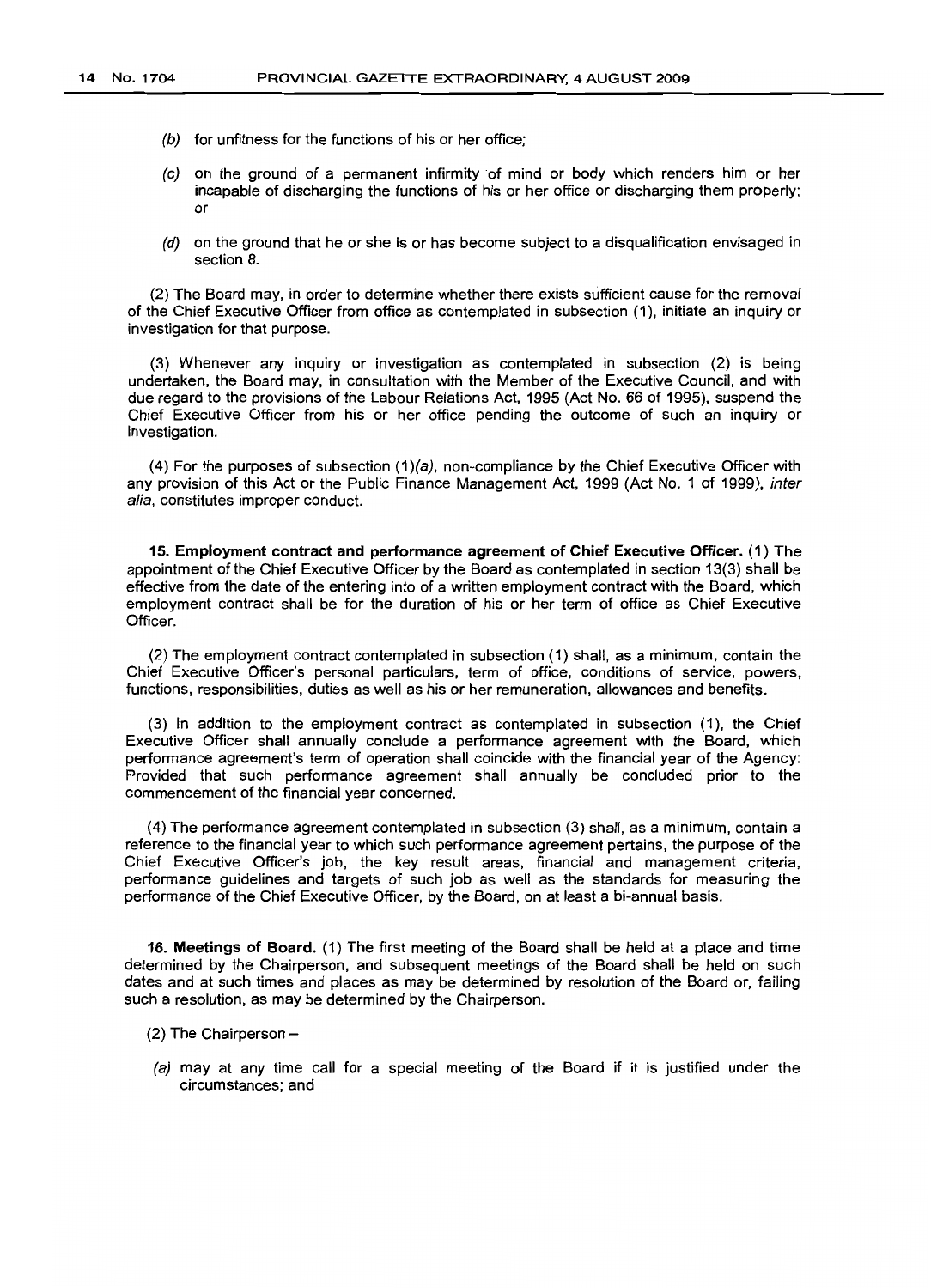(b) shall, upon having been presented with a request for that purpose signed by at least two Members, or signed by the Member of the Executive Council, and stating the purpose for which a special meeting is to be convened, forthwith call for a special meeting of the Board, and if the Chairperson fails to convene a special meeting within seven days as from the date of such request, such two Members, or a Member on behalf of the Member of the Executive Council may, on the expiration of such seven days, convene a special meeting of the Board.

(3) Notice of every meeting of the Board shall state the business to be addressed at such meeting and shall be given to all the Members in such reasonable manner and form as the Board may from time to time determine.

(4) The quorum of the Board at a Board meeting shall be at least 51 per cent of the total number of Members.

17. **Decisions of Board and voting powers of Chairperson.** (1) A decision agreed upon by the majority of the Members eligible to vote at Board meetings present at any meeting of the Board, subject to section 5(2), constitutes a decision of the Board to be known as a resolution.

(2) In the event of an equality of votes regarding any matter put to the vote, the Chairperson has a casting vote in addition to his or her deliberative vote.

(3) No decision of the Board or an act on the authority of the Board, is invalid merely due to a vacancy on the Board or because any person who is not entitled to take a seat as Member, took a seat as a Member when the decision was taken or the act was authorised, if such decision was taken or the act was authorised by the required majority of the Members eligible to vote at Board meetings who were then present and who were entitled to take seats as Members.

(4) The Board shall cause a record to be kept of the proceedings of any meeting thereof and the Member of the Executive Council may at any reasonable time require that such record be submitted to him or her, for perusal.

(5) Whenever any matter to be dealt with by the Board is of such a nature that it requires the immediate and urgent attention of the Board and it is not possible for the Board to meet in order to attend to such matter, all relevant documentation pertaining to such matter shall forthwith be made available to each Member for consideration.

(6) Any matter as referred to in subsection (5) and agreed upon in writing by a simple majority of the Board Members will, subject to subsection (7), be a resolution of the Board.

(7) Any resolution as contemplated in subsection (6) shall be ratified by the Board at its next ensuing meeting and shall be so recorded.

18. **Duty of Members to disclose interest.** (1) A Member who has or acquires any direct or indirect financial interest in agriculture, the development and funding of low-cost housing, trade, industry, sector development or investment, shall forthwith disclose to the Board, in writing, full particulars relating to the nature and extent of his or her interest in agriculture, the development and funding of low-cost housing, trade, industry, sector development or investment, and such Member shall further recuse himself or herself from any deliberation during a meeting of the Board from which he or she may potentially derive any direct or indirect financial benefit and he or she may not vote as a Member of the Board on any such matter.

(2) A Member who is interested in a proposed contract which the Board considers entering into or becomes interested in a contract after it has been entered into by the Agency, shall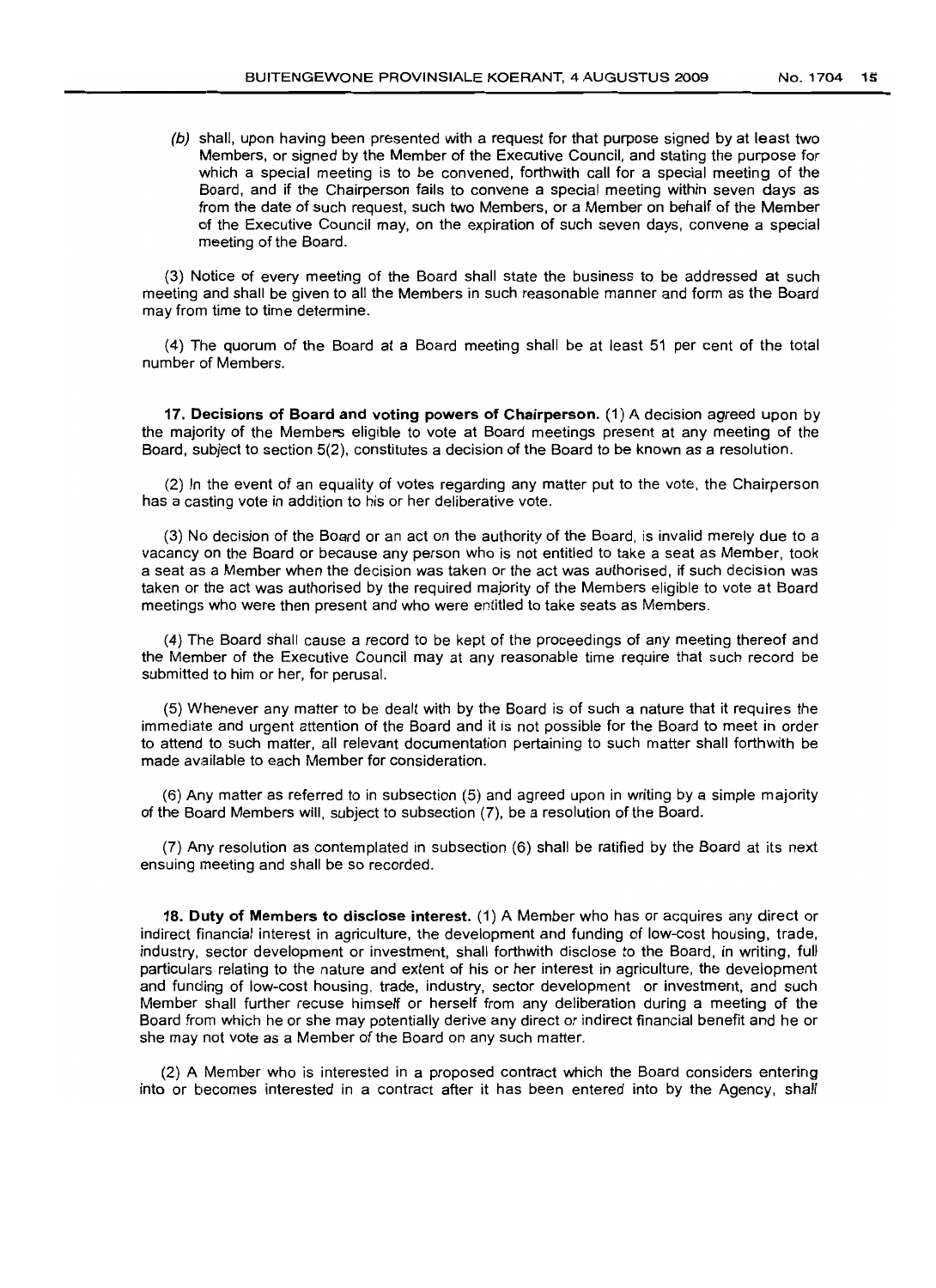disclose to the Board full particulars relating to the nature and extent of his or her interest in accordance with the provisions of subsection (3) or (5), as the case may be.

- (3) A Member referred to in subsection (2) who is interested in such a proposed contract shall
	- (a) if the proposed contract is or is to be considered at a meeting of the Board, disclose his or her interest prior to such meeting by way of a written notice to the Board or otherwise table such a notice at the meeting; or
	- (b) if the proposed contract is not to be considered at a meeting referred to in paragraph (a), disclose his or her interest by way of a written notice to the Board within seven days as from the day on which he or she first became aware of the proposed contract or, if it has already been entered into, of the contract:

Provided that a written notice given by a Member to the Board thereof to the effect that he or she has an interest in a particular undertaking and is to be regarded as interested in every contract which may be entered into with such undertaking during a period specified in the notice, is for the purposes of this subsection deemed to be sufficient disclosure of interest with respect to all contracts entered into by the Agency with such undertaking during the specified period, provided further that -

- (i) full particulars relating to the nature and extent of such a Member's interest in such undertaking are set out in the notice; and
- (ii) the extent of such a Member's interest in such undertaking is at the time when a contract is entered into by the Agency with the undertaking, not greater than is set out in the notice.

(4) A Member referred to in subsection (2) shall recuse himself or herself from the meeting of the Board during the discussion of the contract in which he or she has an interest and may not take part in any vote in connection with any such discussion or contract or influence or seek to influence any Member as regards such Member's vote or participation in discussions in respect of such contract.

(5) A Member who becomes interested in a contract after it has been entered into by the Agency shall disclose his or her interest by way of a written notice to the Board within seven days as from the day on which he or she became so interested.

(6) A contract as referred to in subsection (2), (3), (4) or (5), which was entered into by the Board and in respect of which a Member did not comply with any of the provisions of subsection (2), (3), (4) or (5) may, by resolution of the Board and on good cause shown, be declared null and void, either partially or in full, and the Board may hold such Member personally liable for any losses or damage suffered by the Board, resulting from such Member's non-compliance with subsection (2), (3), (4) or (5).

(7) A disclosure of interest referred to in subsection (1), (2) or (3) shall, as soon as possible be recorded in the minutes of the appropriate meeting of the Board.

(8) No loan shall be made out of the funds of the Agency, or from any other funds administered by the Agency, to a Member of the Board, or to an officer or employee of the Agency, unless the application for such a loan is made in strict compliance with the procedure, including the submission of all relevant information as prescribed, and such loan is subsequently considered and approved by the Board, in consultation with the Member of the Executive Council.

(9) Any disclosure as contemplated in either subsection (1), (2) or (3) shall forthwith be reported by the Chairperson to the Member of the Executive Council, in writing.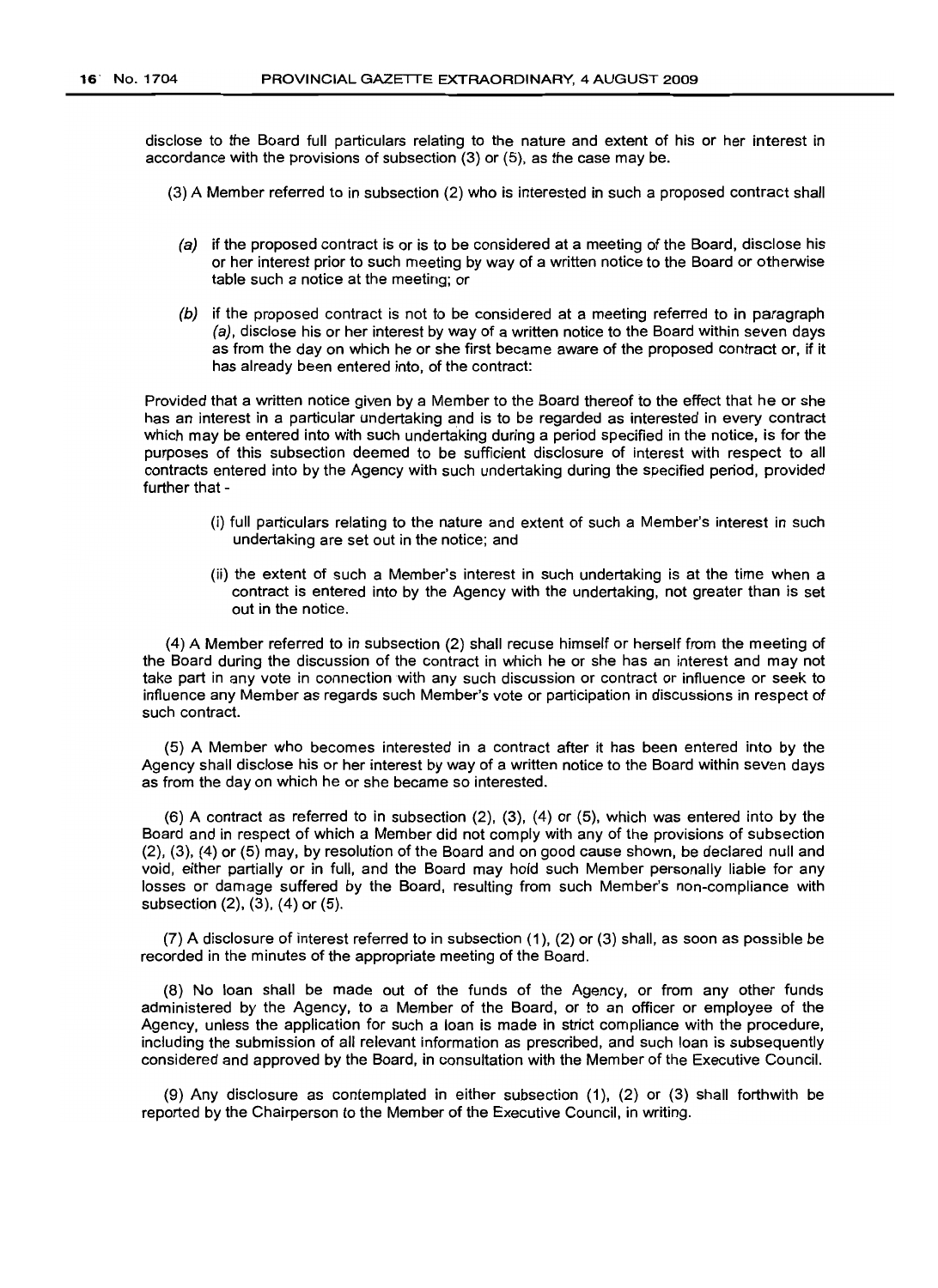19. Delegation of powers. (1) The Board may, subject to such conditions as it may determine, in writing delegate any power or function conferred or imposed upon it under this Act, except the powers or functions conferred or imposed upon it under section 17 or this section, to -

- (a) the Chief Executive Officer;
- (b) the Chairperson:
- (c) a committee of Members; or
- (d) a committee of Members and personnel.

(2) A delegation under subsection (1) shall not prevent the Board itself from exercising the power or performing the function concerned.

20. Funding of the Agency. The Agency shall be funded by the Government with such moneys as may be appropriated by the Provincial Legislature, after consideration of a strategic business plan and a proposed budget of estimated revenue and expenditure, duly submitted by the Agency to the Member of the Executive Council, before or on 30 September of every year in respect of the ensuing financial year, as contemplated in section 52 of the Public Finance Management Act, 1999.

21. Revenue of the Agency. (1) For the purposes of achieving its objects, exercising its powers and performing its functions, the Agency shall utilise as its revenue -

- (a) fees and other moneys received or raised by it under the provisions of this Act or any other law;
- (b) penalties, fines, and proceeds from sales of forfeited items received or recovered and allocated to the Agency under the provisions of this Act or any other law;
- (c) such moneys as may be appropriated by the Provincial Legislature for the exercise of the powers and the performance of the functions conferred or imposed upon the Agency in terms of this Act or any other law;
- (d) donations, grants and bequests received by it from the public: Provided that conditional donations, grants or bequests shall be accepted by the Board, only after having obtained prior written approval from the Member of the Executive Council;
- (e) any other money which may accrue or be appropriated to it. or which may be placed at its disposal from any other source whatsoever.

(2) The Board shall, subject to section 7 of the Public Finance Management Act, 1999, open and maintain, with a bank registered in South Africa in terms of the Banks Act. 1990 (Act No. 94 of 1990), an account to be known as the Mpumalanga Economic Development Agency Account, into which account shall be deposited all the moneys received by the Agency as contemplated in subsection (1), read with section 22(5) of the Public Finance Management Act, 1999.

- (3) The Board may, subject to any other law
	- (a) solicit donations, grants or bequests referred to in subsection  $(1)(d)$ ; and
	- (b) subject to the terms and conditions relating to such donations, grants and bequests, utilise the moneys concerned in such manner as it may determine.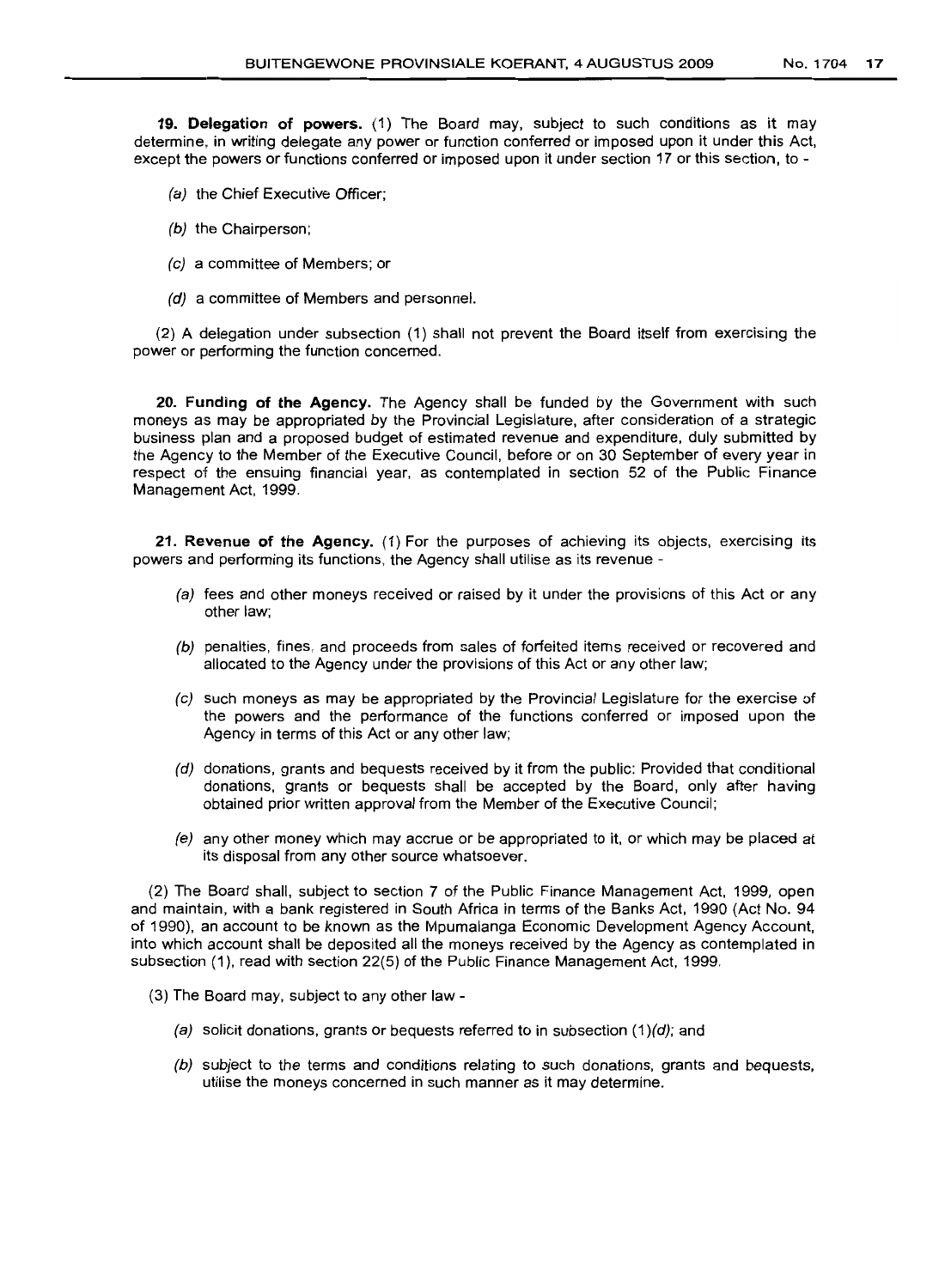(4) Any surplus funds which, at any time, stand to the credit of the Mpumalanga Economic Development Agency Account must, in accordance with the investment policy of the Agency, be invested with the Corporation for Public Deposits, as contemplated in Treasury Regulation 31.3.

22. Appropriation of income and property. The moneys appropriated by the Provincial Legislature to the Agency as contemplated in section 20, shall be utilized in accordance with such appropriation and all other income, property and profits of the Agency, shall be utilised exclusively for the achievement of its objects and in accordance with the provisions of this Act.

23. Procurement. (1) When procuring any supply or service, or hiring or letting anything or acquiring or granting any right or acquiring or disposing of any asset for or on behalf of the Agency as contemplated in section 4, the Board shall ensure that such procurement is effected in accordance with, and duly complies with -

- (a) the regulations made or instructions issued by the National Treasury in respect of an appropriate procurement and provisioning system which is fair, equitable, transparent, competitive and cost-effective as contemplated in section  $76(4)(c)$  of the Public Finance Management Act, 1999;
- (b) the instructions issued by the Provincial Treasury as contemplated in section  $18(2)(a)$  of the Public Finance Management Act, 1999, in respect of an appropriate procurement and provisioning system which is fair, equitable, transparent, competitive and cost-effective;
- (c) the appropriate procurement and provisioning system which is fair, equitable, transparent, competitive and cost-effective as established by the Board, as contemplated in section 51(1)(a)(iii) of the Public Finance Management Act, 1999; and
- (d) the Preferential Procurement Policy Framework Act, 2000 (Act No.5 of 2000).

(2) The Board shall adopt, within six months after the coming into operation of this Act, a procurement system consistent with subsection (1), which procurement system shall be utilised for the procurement of all supplies, goods and services, as well as the disposal of supplies and goods, by the Agency.

24. Committees of Board. (1) The Board may establish committees, with the power to co-opt other persons, for the purpose of assisting it with the due and proper exercise and performance of any of its powers and functions in terms of this Act, and may likewise dissolve, extend, enlarge or limit any committee so established.

(2)(a) A committee established under subsection (1), consists of no fewer than three Members designated by the Board being suitable and appropriately qualified or experienced regarding matters relating to the functions of the committee in question.

(b) The Board shall designate a Board Member serving on a committee as the chairperson of such committee.

(3) A co-opted member of a committee serves in an advisory capacity, and may not vote at any meeting of such committee.

25. Power of Board to make rules and determine procedures. The Board may make internal rules and determine procedures regarding the holding of meetings of the Board and the holding of meetings of committees of the Board.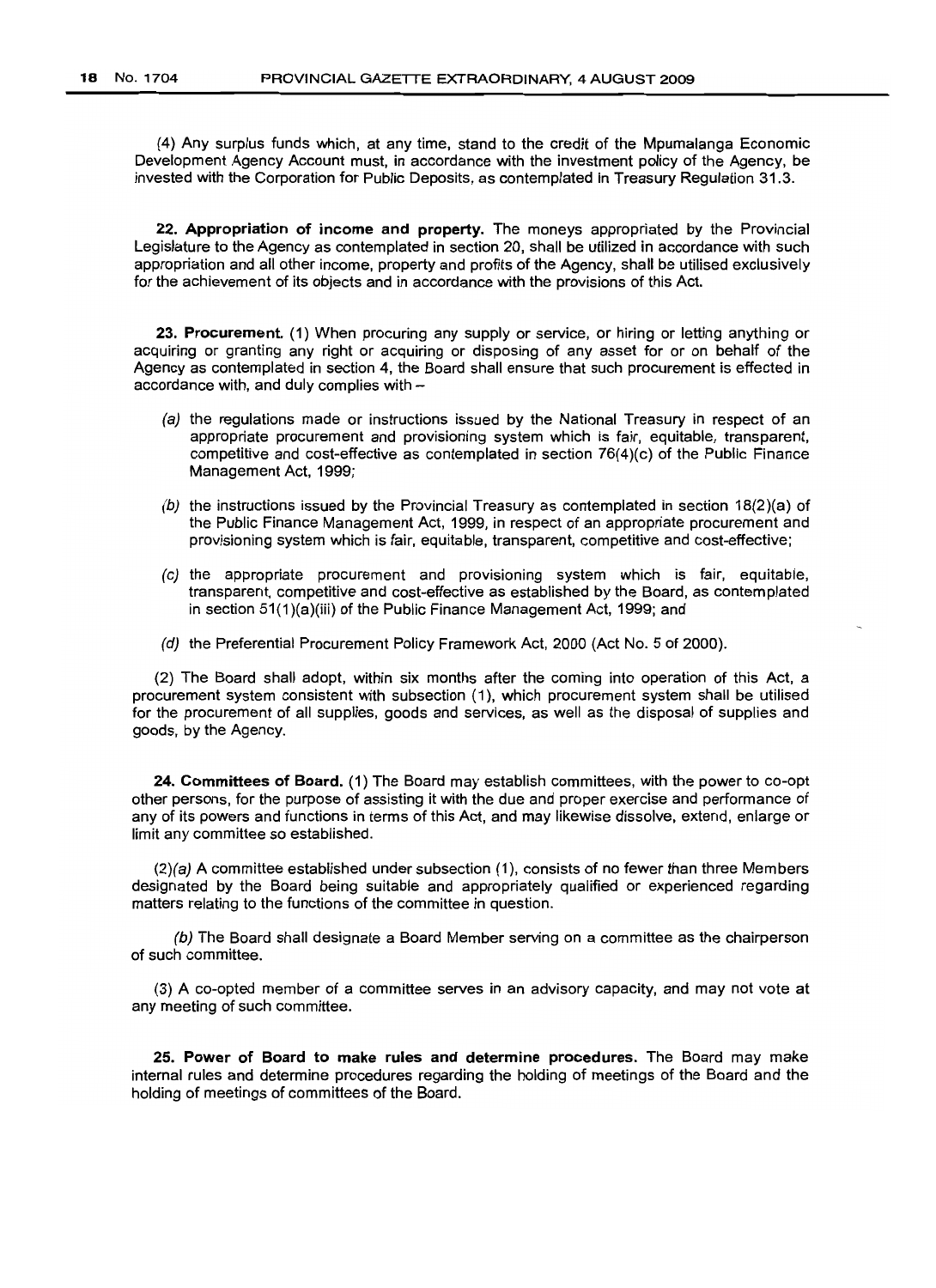26. Bookkeeping and auditing. (1) The Board shall cause proper records to be kept of all moneys received or expended by the Agency, of all its assets and liabilities and of all financial transactions entered into by the Agency.

(2) The Board shall establish an Audit Committee for the Agency consisting of at least three persons in accordance with Treasury Regulation 27.

(3) The Audit Committee shall prepare, sign and submit to the Board, within 15 days of the end of each quarter, a report in respect of the operations, including the income and expenditure, of the Agency in respect of the preceding quarter.

27. Quarterly reports. (1) The Board shall submit to the Member of the Executive Council quarterly reports, in strict compliance with the relevant provisions of the Public Finance Management Act, 1999 and the Treasury Regulations, and which reports shall deal with the state of affairs, the activities, the operations, and the financial position of the Agency, including -

- (a) the extent to which the Agency has achieved or advanced its objects during the financial quarter concerned;
- (b) the relevant performance information regarding the economic, efficient and effective utilisation of resources;
- (e) the amount of money, if any, received from the Government or any other source and any other financial commitment provided to the Agency; and
- (d) the detailed personnel establishment and composition of the Agency, including any vacancies.

(2) The Member of the Executive Council shall cause copies of the quarterly report submitted to him or her in terms of subsection (1), to be tabled in the Provincial Legislature within 20 days of receipt thereof if the Provincial Legislature is in session, or if the Provincial Legislature is not in session, within 14 days after commencement of its ensuing session.

(3) Notwithstanding the provisions of subsection (1), the Member of the Executive Council may, at any time, request the Board to submit to him or her, an interim report pertaining to the state of affairs, the activities, the operations, and the financial position of the Agency or pertaining to any specific matter identified by the Member of the Executive Council, and shall be submitted to the Member of the Executive Council within 14 days after such request.

28. Annual report and financial statements. (1) The Board shall ensure that, in preparing and submitting its annual report and financial statements, it complies fully with section 55 of the Public Finance Management Act, 1999 and the Treasury Regulations.

(2) The Agency shall, in its annual report, as far as the exercise and performance of its powers and functions during the year being reported on, are concerned, also include reference to  $-$ 

- (a) its achievements;
- (b) its failures;
- (e) the financial implications of all such achievements and failures;
- (d) any recommendations pertaining to its objects, for consideration.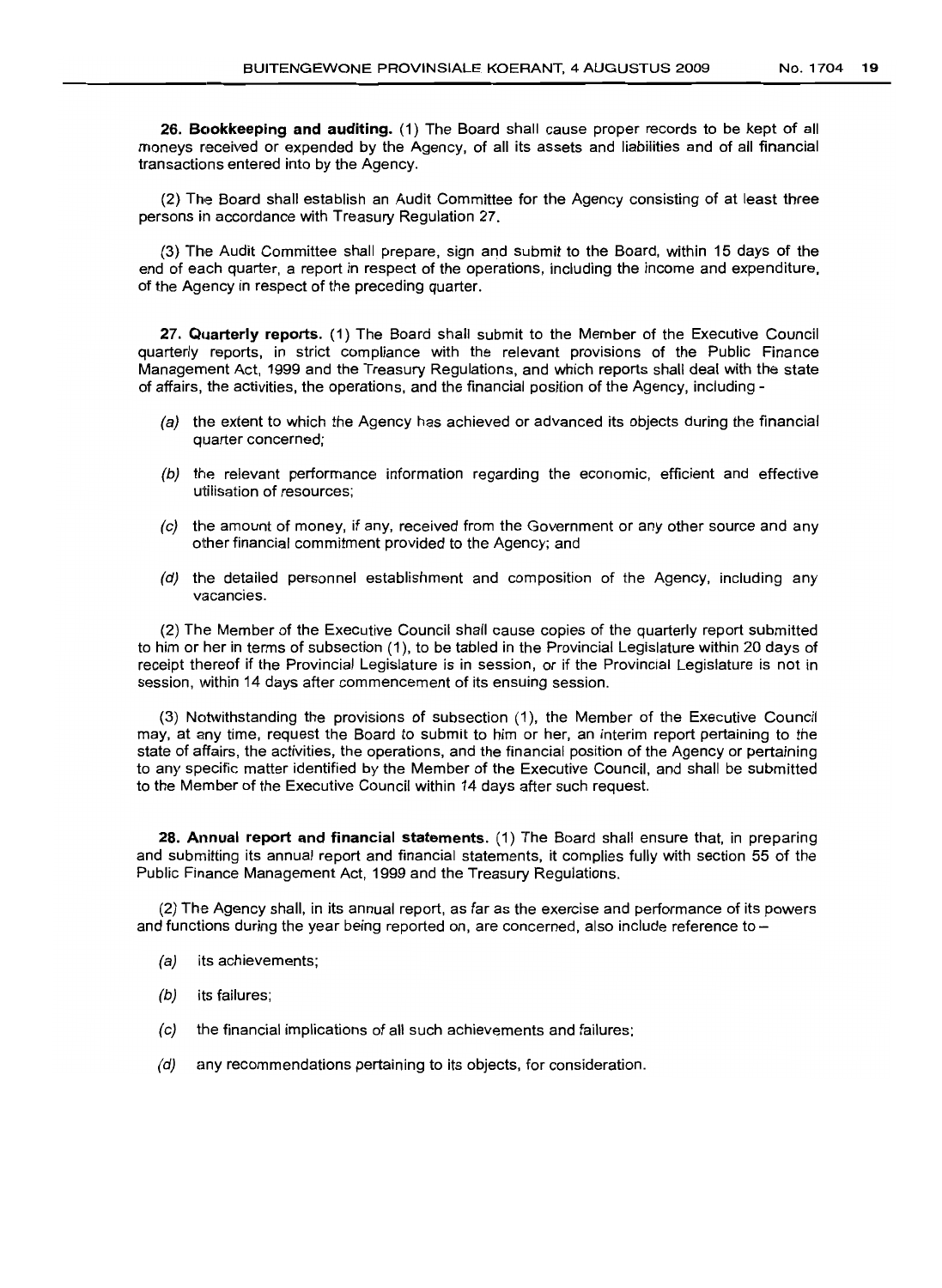29. Prohibition of use of name of Mpumalanga Economic Development Agency. No person, company or association of persons may carry on business under a name that is the same as or so closely resembles that of the Mpumalanga Economic Development Agency that is calculated to or is reasonably likely to deceive.

30. Regulations. (1) The Member of the Executive Council may, after consultation with the Agency and in consultation with the Executive Council, make regulations regarding any requirements to be complied with and any other matter in respect of which the Member of the Executive Council may make regulations, in terms of this Act.

(2) The Member of the Executive Council shall, within six months after the coming into operation of this Act, make regulations pertaining to all matters that shall be prescribed in terms of this Act.

(3) Regulations made in terms of subsection (1), will be effective from the date of publication thereof in the Provincial Gazette, by the Member of the Executive Council.

31. Offences and penalties. Any person who contravenes any provision of this Act, is guilty of an offence and liable to a fine as may be determined from time to time or imprisonment for a period not exceeding two years or to both such fine and imprisonment.

32. Repeal of Laws. The Mpumalanga Agricultural Development Corporation Act, 1999 (Act No.6 of 1999) and the Mpumalanga Economic Growth Agency Act, *2005* (Act No.4 of 2005), are hereby repealed.

33. Transitional arrangements. (1) The Premier shall stipulate, by notice in the Provincial Gazette, a date upon which the Agency shall, subject to section 21(2)(b) of the Companies Act, 1973 (Act No. 61 of 1973), take transfer of the personnel and the assets, and further assume the liabilities, rights and obligations, of the Mpumalanga Housing Finance Company.

(2) The Premier shall stipulate, by notice in the Provincial Gazette, a date upon which the Agency shall take transfer of the personnel and the assets, and further assume the liabilities, rights and obligations, of the Mpumalanga Economic Growth Agency established by the Mpumalanga Economic Growth Agency Act, 2005.

(3) The Premier shall stipulate, by notice in the Provincial Gazette, a date upon which the Agency shall take transfer of the personnel and the assets, and further assume the liabilities, rights and obligations, of the Mpumalanga Agricultural Development Corporation established by the Mpumalanga Agricultural Development Corporation Act, 1999.

(4) All persons employed by the Mpumalanga Housing Finance Company, the Mpumalanga Economic Growth Agency and the Mpumalanga Agricultural Development Corporation are, from the applicable dates stipulated by the Premier in terms of subsection (1), subsection (2) or subsequent (3), and with due regard to section 197 of the Labour Relations Act, 1995, deemed to be employed by the Agency at the same salary and salary scale and on the same terms and conditions of employment than those which governed such person's previous employment with either the Mpumalanga Housing Finance Company, the Mpumalanga Economic Growth Agency or the Mpumalanga Agricultural Development Corporation, as the case may be.

(5) No appointment in terms of this Act shall be made or employment be effected for a period of six months after the coming into operation of this section, without the prior written approval of the Member of the Executive Council first having been obtained in each instance.